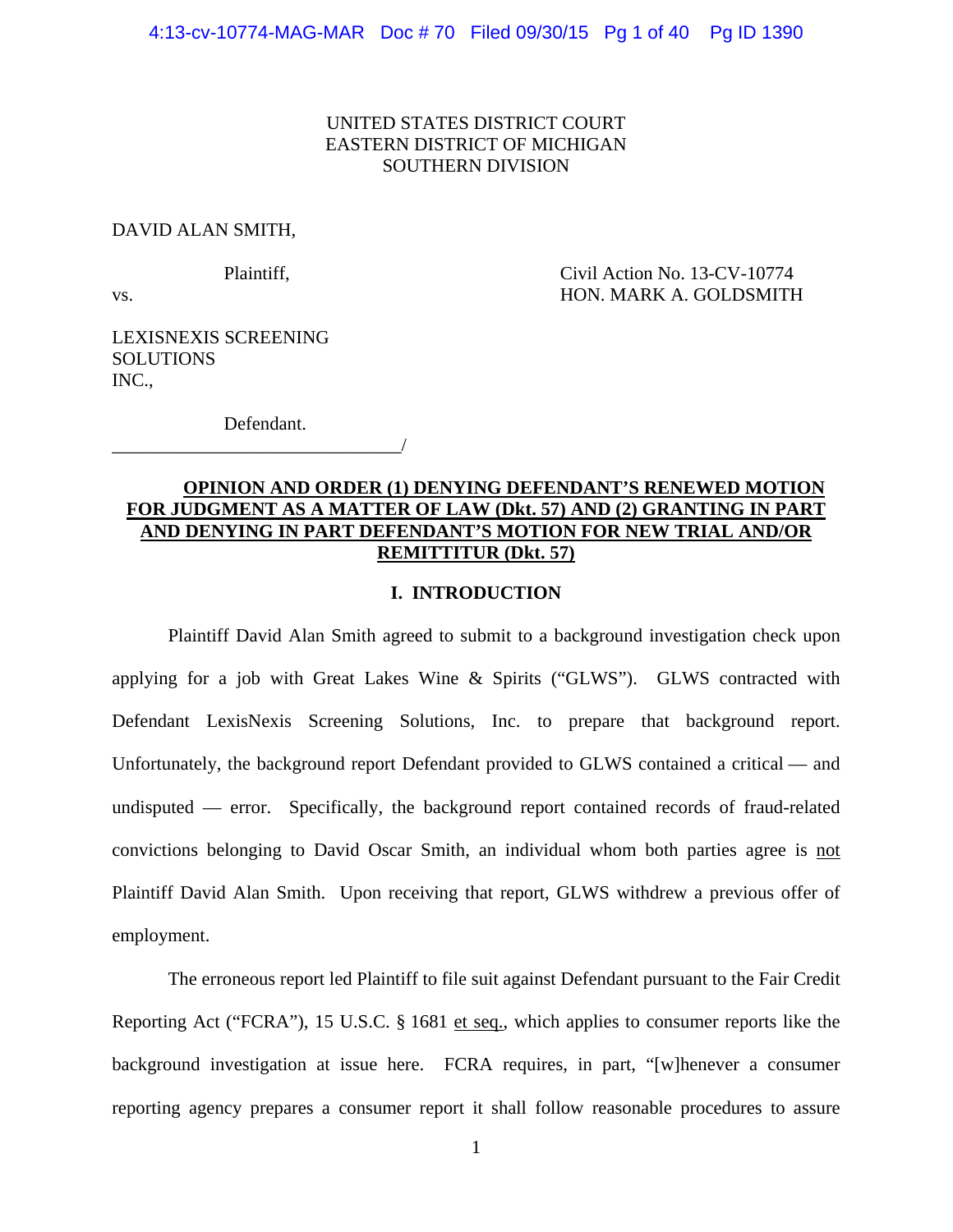## 4:13-cv-10774-MAG-MAR Doc # 70 Filed 09/30/15 Pg 2 of 40 Pg ID 1391

maximum possible accuracy of the information concerning the individual about whom the report relates." Id. § 1681e(b). Plaintiff alleges that Defendant both negligently and willfully failed to comply with this mandate, and that the consequent error cost him six weeks of lost wages, in addition to considerable reputational and emotional injury. A jury agreed, and found Defendant liable for \$75,000 in compensatory damages and \$300,000 in punitive damages.

Before the case was submitted to the jury, Defendant moved for judgment as a matter of law pursuant to Federal Rule of Civil Procedure 50(a). The Court took Defendant's motion under advisement and submitted the matter to the jury, subject to a later decision on the motion. After the jury returned a verdict, the Court ordered supplemental briefing on Defendant's motion, and then issued a written opinion explaining its decision to deny that motion.

Presently, Defendant has renewed its motion for judgment as a matter of law — now pursuant to Rule  $50(b)$  — and, in the alternative, moves for a new trial and/or remittitur under Rule 59 (Dkt. 57). Plaintiff filed a response (Dkt. 59), to which Defendant filed a reply (Dkt. 60). Oral argument was heard on June 4, 2015.

For the reasons discussed fully below, the Court denies Defendant's renewed motion for judgment as a matter of law. The Court grants Defendant's motion for a new trial and/or remittitur, in part, and orders the punitive damages award be reduced from \$300,000 to \$150,000. The remainder of Defendant's motion for a new trial and/or remittitur is denied.<sup>1</sup>

#### **II. DEFENDANT'S MOTION FOR JUDGMENT AS A MATTER OF LAW**

 FCRA is not a strict liability statute. Nelski v. Trans Union, LLC, 86 F. App'x 840, 844 (6th Cir. 2004). While a showing of inaccuracy is an essential element of a § 1681e(b) claim, a

 $\overline{a}$ 

<sup>&</sup>lt;sup>1</sup> The factual background underlying this case was set forth in the Court's opinion and order denying Defendant's Rule 50(a) motion for judgment as a matter of law and need not be repeated here. See Smith v. LexisNexis Screening Solutions, Inc., 76 F. Supp. 3d 651, 654-656 (E.D. Mich. 2014).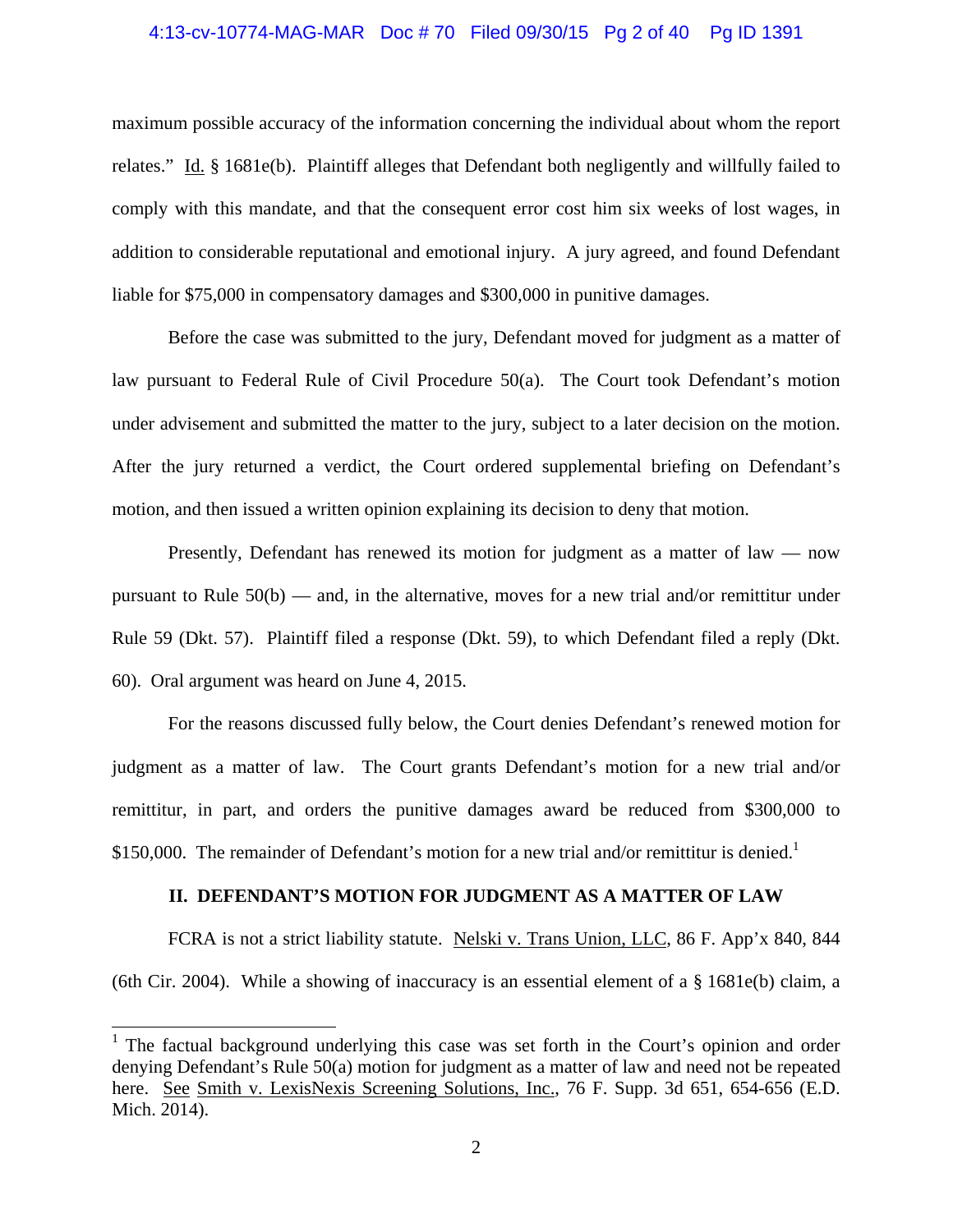# 4:13-cv-10774-MAG-MAR Doc # 70 Filed 09/30/15 Pg 3 of 40 Pg ID 1392

FCRA plaintiff must allege and prove more to establish the prima facie case: "(1) the defendant reported inaccurate information about the plaintiff; (2) the defendant either negligently or willfully failed to follow reasonable procedures to assure maximum possible accuracy of the information about the plaintiff; (3) the plaintiff was injured; and (4) the defendant's conduct was the proximate cause of the plaintiff's injury." Id. Reasonableness is measured against "what a reasonably prudent person would do under the circumstances." Id.

Like its Rule 50(a) motion, Defendant's renewed motion challenges the sufficiency of Plaintiff's evidence to the jury on the issues of negligence, willfulness, and compensatory damages. The Court's review for sufficiency of the evidence is limited:

> The evidence should not be weighed, and the credibility of the witnesses should not be questioned. The judgment of this court should not be substituted for that of the jury; instead, the evidence should be viewed in the light most favorable to the party against whom the motion is made, and that party given the benefit of all reasonable inferences. The motion should be granted . . . only if reasonable minds could not come to a conclusion other than one favoring the movant.

Tisdale v. Fed. Express Corp., 415 F.3d 516, 531 (6th Cir. 2005) (quoting Williams v. Nashville Network, 132 F.3d 1123, 1130-1131 (6th Cir. 1997)).

Applying this standard — the same standard that applied to the earlier motion under Rule 50(a) — the Court reaches the same conclusion now that it reached in its prior decision: there was sufficient evidence for a reasonable jury to find in favor of Plaintiff on the issues of negligence, willfulness, and compensatory damages.

# **A. Plaintiff Presented Sufficient Evidence on Defendant's Negligence**

# **1. Plaintiff's Evidentiary Burden**

 In its Rule 50(a) motion, Defendant argued, in part, that Plaintiff needed to present specific evidence — such as an analysis of business costs — to establish the reasonableness of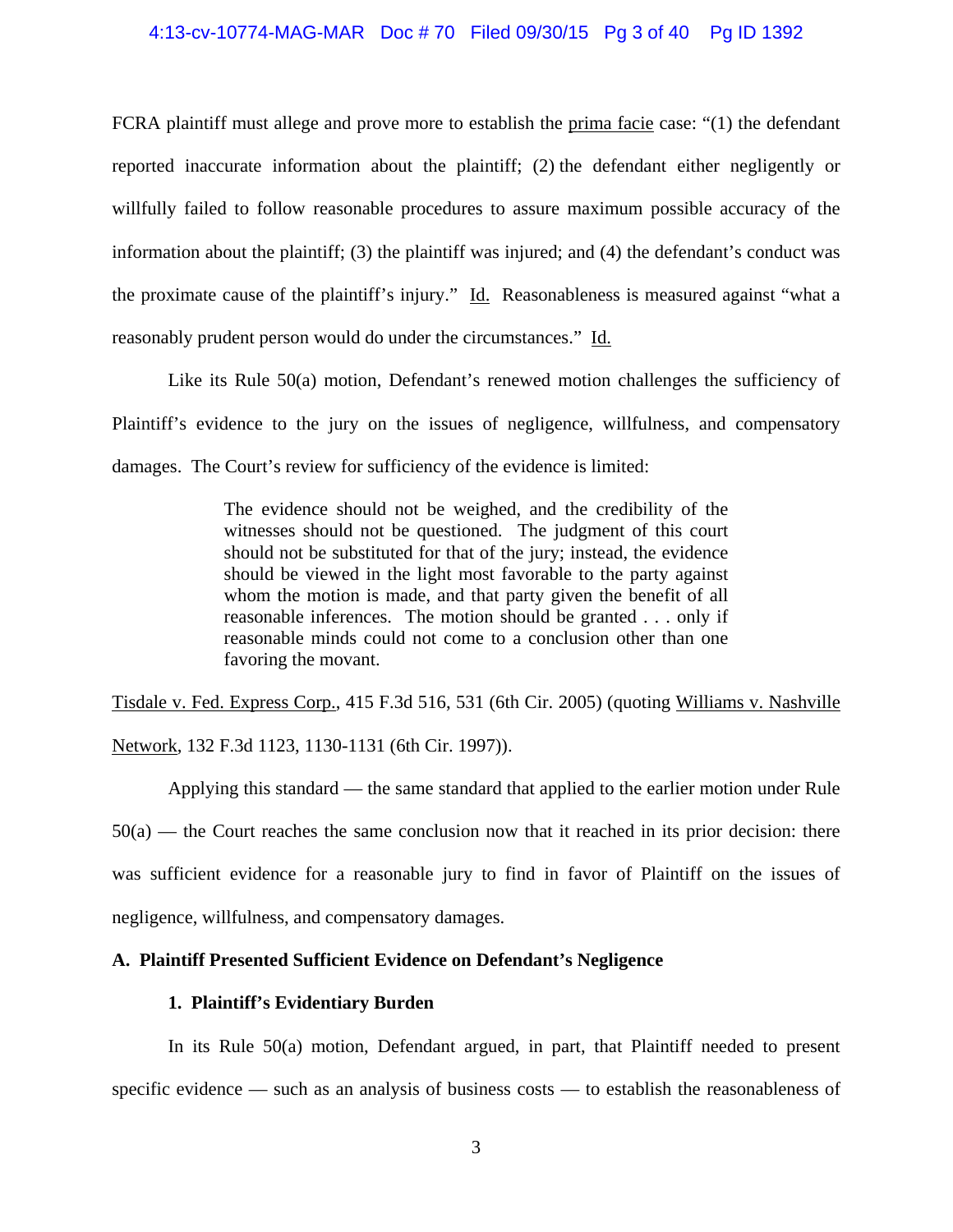#### 4:13-cv-10774-MAG-MAR Doc # 70 Filed 09/30/15 Pg 4 of 40 Pg ID 1393

alternative procedures that Defendant knew about, but negligently failed to follow. Smith v. LexisNexis Screening Solutions, Inc., 76 F. Supp. 3d 651, 658-659 (E.D. Mich. 2014). The Court rejected that argument, observing that courts in the Sixth Circuit have actually indicated the opposite — that a FCRA plaintiff does not need to present such evidence. Id. at 659-660. The Court also stated that this was supported by out-of-circuit opinions, as well. Id. at 660.

In its current motion for judgment as a matter of law, Defendant attempts to refine its argument by contending that FCRA establishes different prima facie cases — based on whether the credit reporting agency ("CRA") has been put on notice of a "problem" by a potential plaintiff. See Def. Br. at 1-3. According to Defendant, if the CRA has been put on notice of a problem and fails to correct it, then no specific evidence of reasonable alternatives must be submitted by the plaintiff; however, if the CRA has not been put on notice, then such specific evidence of reasonableness is required. Id. In response, Plaintiff argues that nothing in the statute or the applicable case law requires a FCRA plaintiff who challenges the reasonableness of a defendant's procedures to demonstrate that a defendant had notice of a problem. Pl. Br. at 4-5.

The Court rejects Defendant's argument for several reasons. For one thing, Defendant's argument would be inconsistent with FCRA's structure, which created a separate provision for a CRA's failure to investigate a potential inaccuracy drawn to its attention, see 15 U.S.C. § 1681i (the so-called "reinvestigation" provision), which is distinct from the general provision to follow reasonable procedures in preparing consumer reports, id. § 1681e(b). Because Congress saw fit to establish a separate provision for cases where a CRA had notice of a problem, it would be plainly unreasonable to interpret the statute as mandating a different prima facie case for a CRA with notice when a claim is brought under § 1681e(b).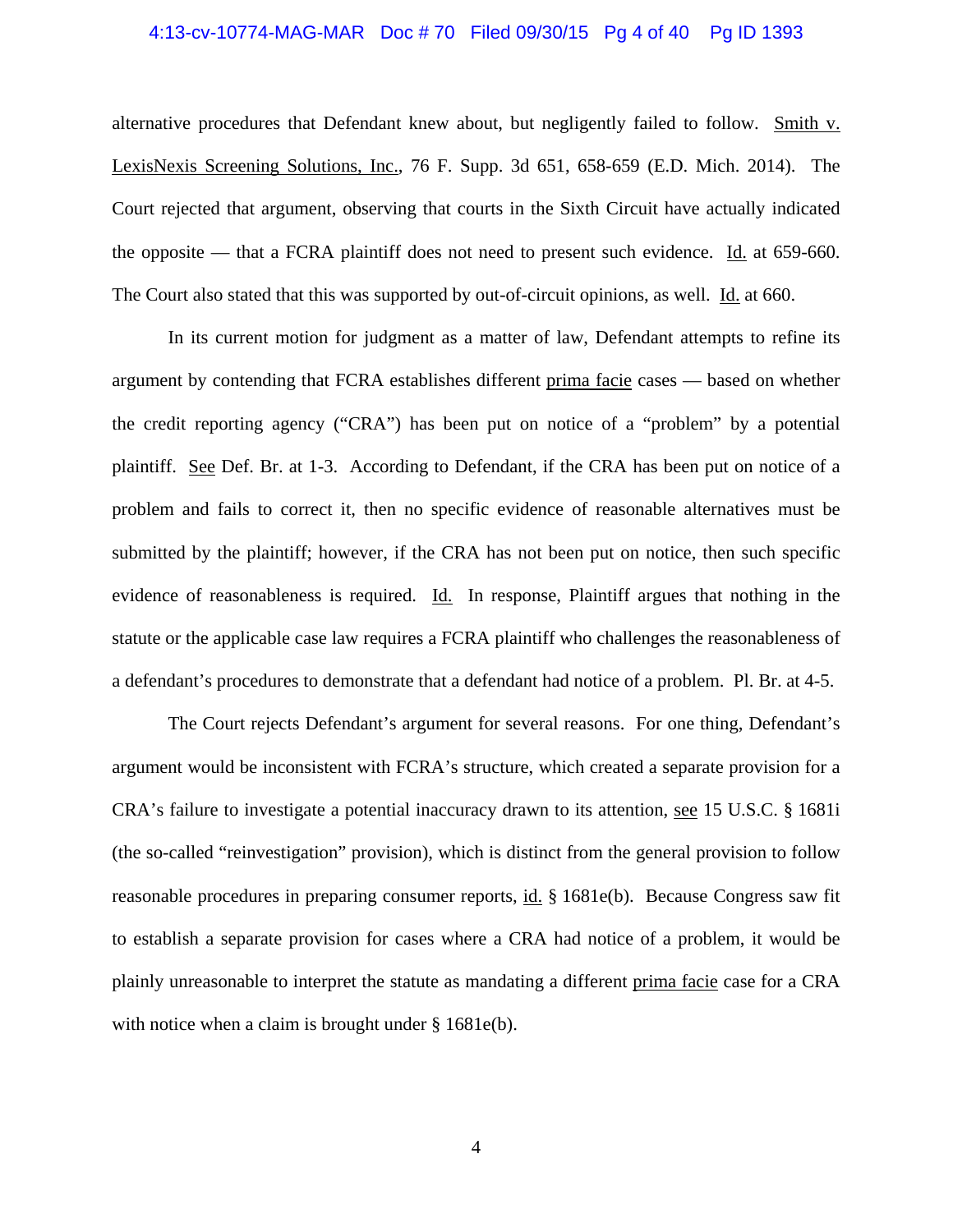#### 4:13-cv-10774-MAG-MAR Doc # 70 Filed 09/30/15 Pg 5 of 40 Pg ID 1394

Moreover, Defendant's argument would be inconsistent with numerous cases — both in and out of the Sixth Circuit — which have rejected the imposition of any burden on a FCRA plaintiff to supply evidence of the reasonableness of alternative procedures. See Nelski, 86 F. App'x at 845 ("Generally, a plaintiff need not point to specific deficiencies in an agency's practices or procedures."); Morris v. Credit Bureau of Cincinnati, Inc., 563 F. Supp. 962, 968 (S.D. Ohio 1983) ("[I]t is not plaintiff's burden to suggest ways in which defendant might improve its operation."); Stewart v. Credit Bureau, Inc., 734 F.2d 47, 52 (D.C. Cir. 1984) ("[A] plaintiff need not introduce direct evidence of unreasonableness of procedures: In certain instances, inaccurate credit reports by themselves can fairly be read as evidencing unreasonable procedures, and . . . in such instances plaintiff's failure to present direct evidence will not be fatal to his claim."); Wilson v. CARCO Grp., Inc., 518 F.3d 40, 42-43 (D.C. Cir. 2008) (rejecting an expert-testimony requirement on the issue of reasonable procedures, as foreclosed by Stewart's holding that direct evidence of reasonable procedures is not always necessary); Parker v. Parker, 124 F. Supp. 2d 1216, 1224-1225 (M.D. Ala. 2000) (plaintiff need not introduce direct evidence of unreasonableness of procedures (citing Stewart)); Eller v. Experian Info. Solutions, Inc., No. 09-CV-00040-WJM-KMT, 2011 WL 3365955, at \*7 (D. Colo. May 17, 2011) ("While Plaintiff has not specified how Trans Union failed to follow reasonable procedures, he need not point to specific deficiencies in Trans Union's procedures."), report adopted on other grounds by 2011 WL 3365513 (D. Colo. Aug. 4, 2011). And the principle that a plaintiff need not show reasonable alternatives has been applied even in cases that do not involve the reappearance of errors. See Stewart, 734 F.2d at 52 (observing that "inconsistencies within a single file or report . . . can provide sufficient grounds for inferring that an agency acted negligently in failing to verify information," where the plaintiff pointed to a wage-earner plan entry that was "facially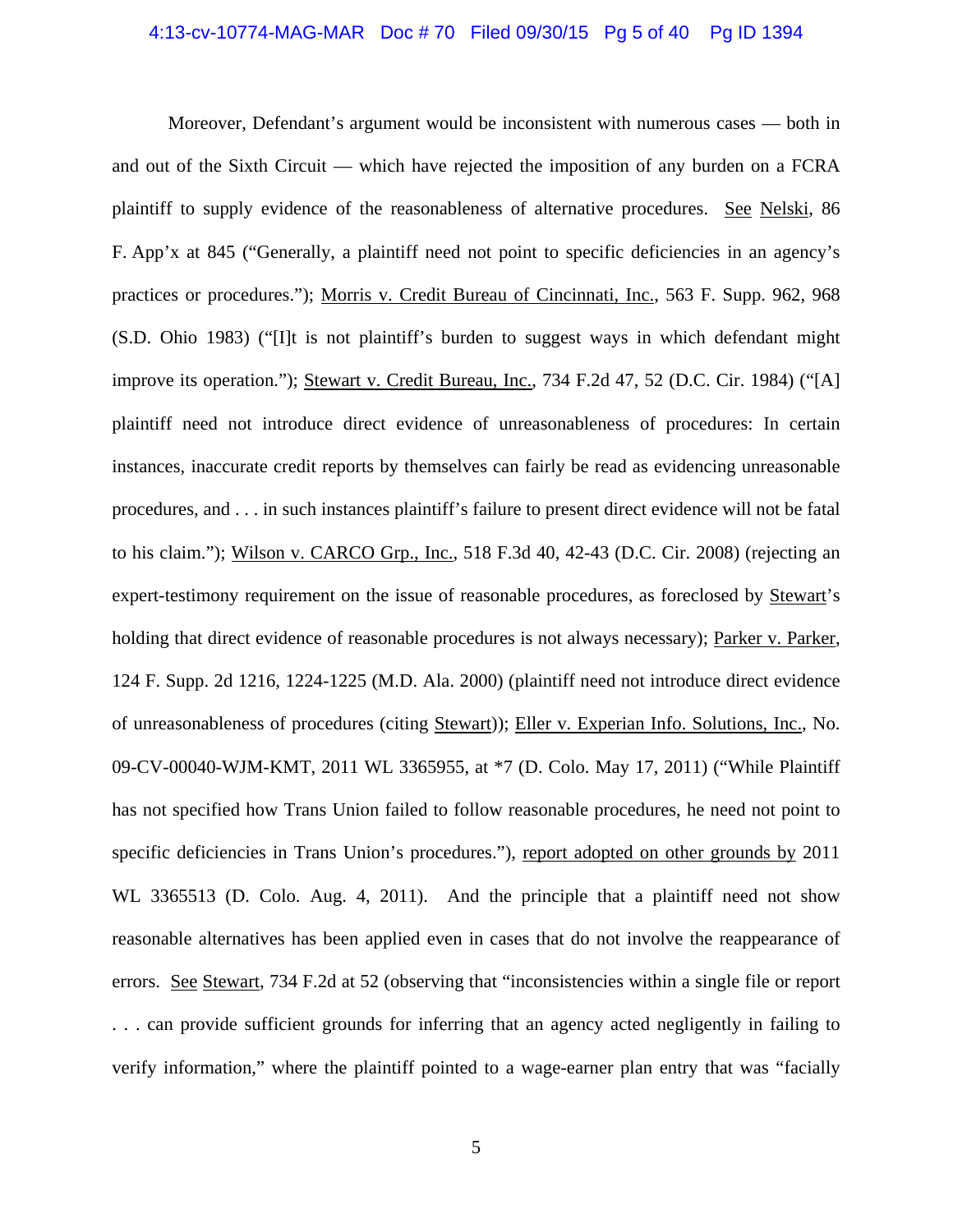#### 4:13-cv-10774-MAG-MAR Doc # 70 Filed 09/30/15 Pg 6 of 40 Pg ID 1395

inconsistent with the rest of his file"); Wilson, 518 F.3d at 40-41 (reversing grant of summary judgment, which had been based on the plaintiff's failure to supply expert testimony on reasonableness, where reporting error involved criminal convictions belonging to someone other than the plaintiff, but no claim that CRA had been previously notified of this problem).

Defendant purports to distinguish the cases cited by the Court in its earlier decision by claiming they all involve repeated errors of which the defendants in those cases had notice. Def. Br. at 1-2. While that may be true, what Defendant ignores is that those courts never articulated the two-tier prima-facie-case rule that Defendant advances. Notably, the Third Circuit's widely cited decision in Philbin v. Trans Union Corp., 101 F.3d 957, 963-966 (3d Cir. 1996), abrogated on other grounds by Safeco Ins. Co. of Am. v. Burr, 551 U.S. 47 (2007), which thoroughly analyzed the different approaches some courts have employed in describing a FCRA plaintiff's burden, did not describe any rule along the lines urged by Defendant.

In fact, cases have expressly rejected Defendant's argument. See Dively v. Trans Union, LLC, No. 11-3607, 2012 WL 246095, at \*3-4 (E.D. Pa. Jan. 26, 2012) ("No Third Circuit court has held that a plaintiff must prove that a CRA had notice of an inaccuracy and failed to act before it can be held liable under § 1681e(b)."); Robertson v. Experian Info. Solutions, Inc., No. 1:CV-09-0850, 2010 WL 1643579, at \*4 (M.D. Pa. Apr. 22, 2010) (fact that defendant did not know of inaccuracy until after notified by consumer "is irrelevant" to the analysis of whether the plaintiff could survive summary judgment); O'Connor v. Trans Union Corp., No. CIV. A. 97- 4633, 1999 WL 773504, at \*4 (E.D. Pa. Sept. 29, 1999) ("[T]he Third Circuit never held that in order to satisfy a prima facie case under  $\S 1681e(b) \ldots$  a plaintiff must show that the defendant had prior notice of the inaccuracies from the consumer.").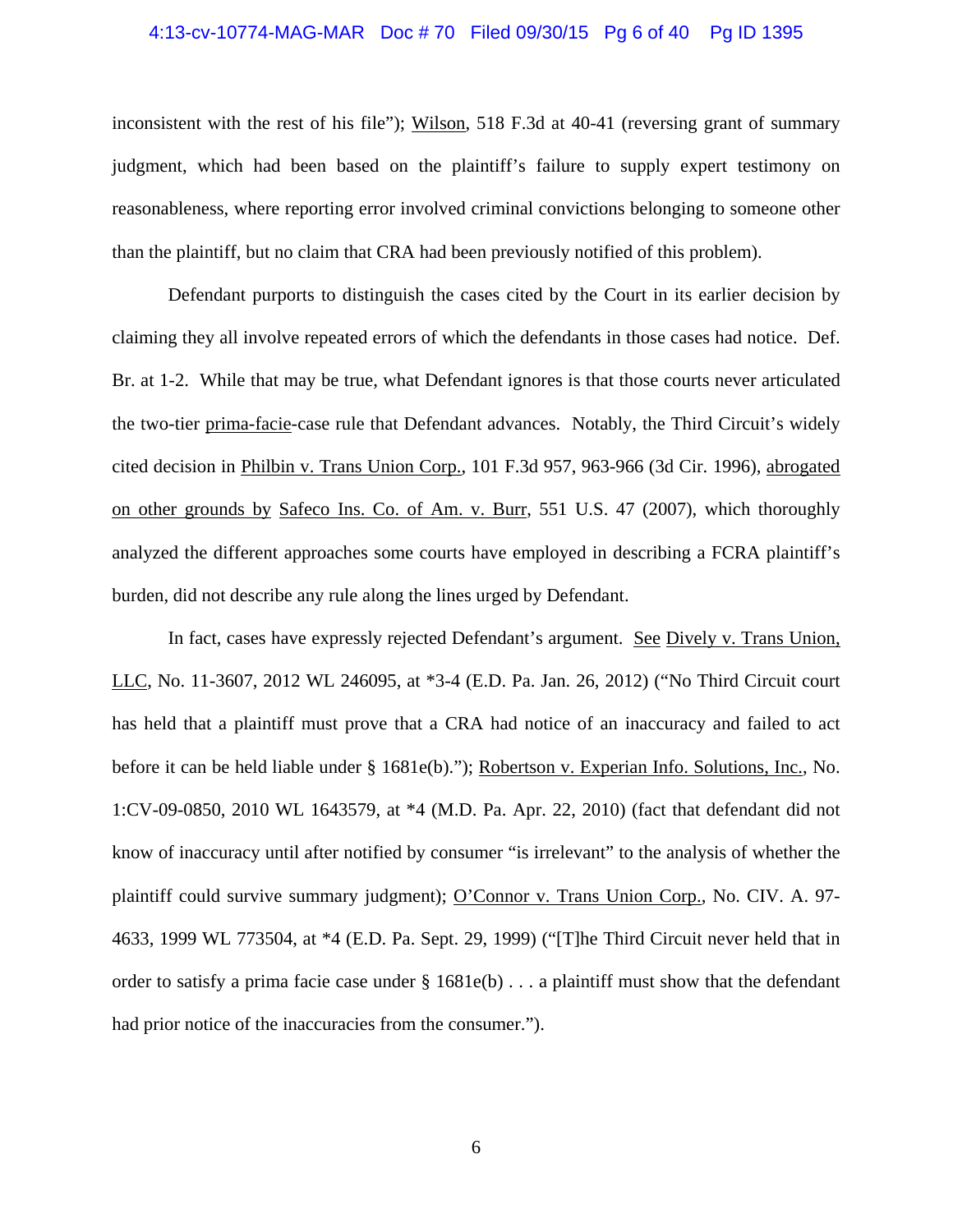## 4:13-cv-10774-MAG-MAR Doc # 70 Filed 09/30/15 Pg 7 of 40 Pg ID 1396

Defendant relies on Sarver v. Experian Information Solutions, 390 F.3d 969, 970, 972 (7th Cir. 2004), where summary judgment was affirmed in favor of a CRA, which had included a record from a reliable source (there, a financial institution) that had inaccurately stated that the plaintiff had been involved in a bankruptcy. Sarver stated that a CRA should not be held "responsible where an item of information, received from a source that it reasonably believes is reputable, turns out to be inaccurate unless the agency receives notice of systemic problems with its procedures." Id. at 972. But the problem in Sarver was entirely the fault of the financial institution that had been accessed by the CRA. Here, Defendant did not simply reproduce information received from a third-party about Plaintiff that already contained an error; Defendant itself generated the error, by placing the criminal history of a different Alan Smith on Plaintiff's background report. There was nothing incorrect about the individual criminal records — they just did not belong to Plaintiff. Whether, and under what circumstances, it is reasonable to rely on the accuracy of information provided by a third party is irrelevant to whether a CRA used reasonable procedures in searching for and selecting criminal information to include on a background report. See Adams v. Nat'l Eng'g Serv. Corp., 620 F. Supp. 2d 319, 334 (D. Conn. 2009) ("[W]hile requiring a [CRA] to 'go beyond the face of court records to determine whether [those records] correctly report the outcome of the underlying action' may be too much to ask, requiring a [CRA] to correctly determine which public records belong to which individual consumers is not."). $^{2}$ 

 $\overline{a}$ 

<sup>&</sup>lt;sup>2</sup> Sarver is distinguishable for two other reasons. Here, unlike the plaintiff in Sarver, Plaintiff did present additional evidence regarding the reasonableness of Defendant's procedures that the jury was entitled to consider. Moreover, Sarver's notice-requirement would appear to run up against the Sixth Circuit's standard for reasonableness; in certain circumstances, it may not be reasonable to simply relay certain consumer information on a credit report, notwithstanding the reputability of the source. See, e,g., Stewart, 734 F.2d at 52.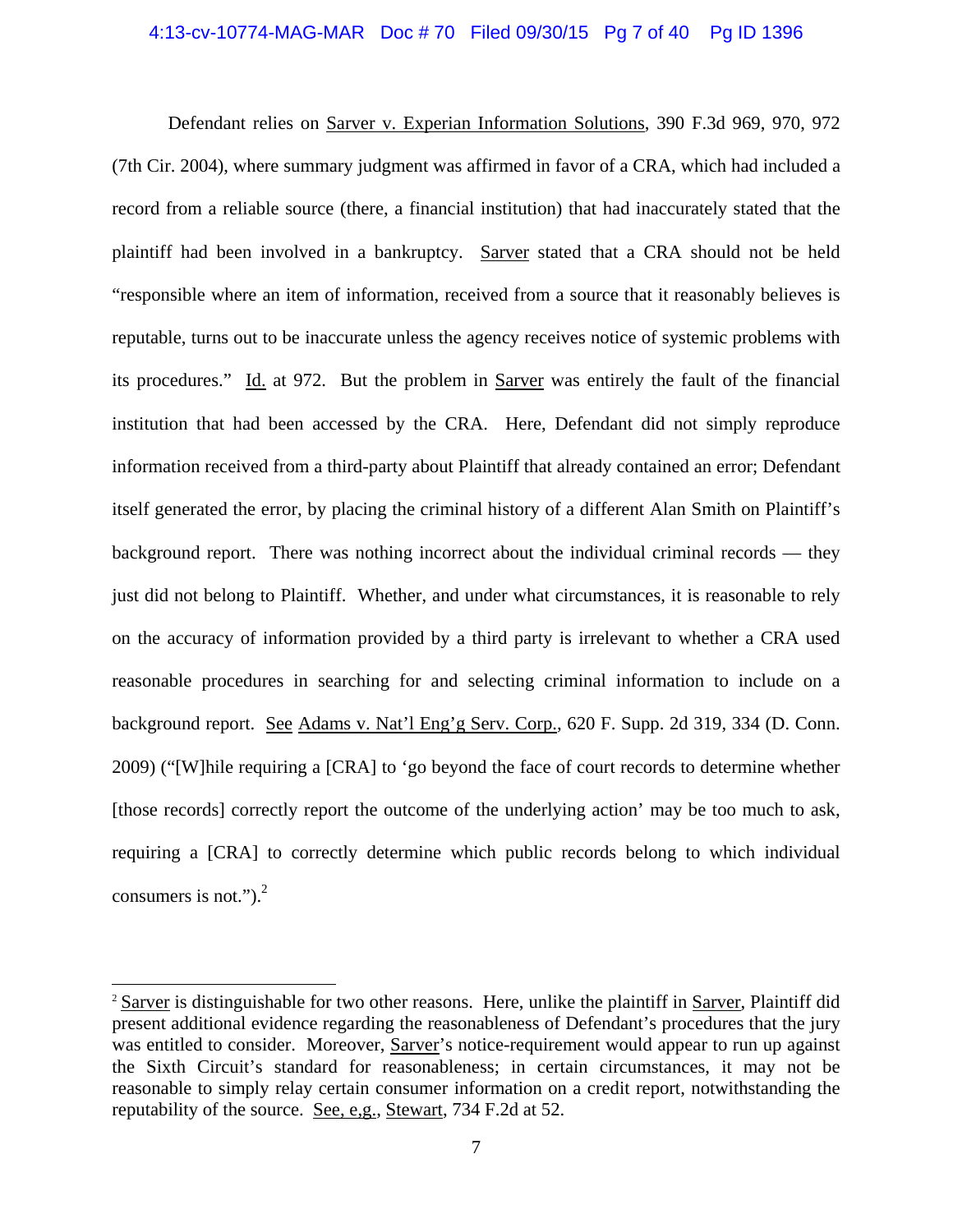# 4:13-cv-10774-MAG-MAR Doc # 70 Filed 09/30/15 Pg 8 of 40 Pg ID 1397

The other cases Defendant relies on are similarly distinguishable. In Henson v. CSC Credit Services, 29 F.3d 280, 282 (7th Cir. 1994), the court upheld the dismissal of a FCRA claim based on an inaccurate court document, which had recited inaccurately that a money judgment had been entered against the plaintiff. The Henson court held that a CRA could rely on a court document, absent some notice from the plaintiff that it was inaccurate. Id. at 285. As in Sarver, the problem in Henson was caused entirely by the inaccuracy of a generally reputable source of information. The problem was not caused, as it was here, by the decision of the CRA to place that information in the report of the plaintiff.<sup>3</sup>

Accordingly, the Court rejects Defendant's argument that Plaintiff had to prove the reasonableness of proposed alternative procedures to ensure maximum accuracy.

 $\overline{a}$ 

<sup>&</sup>lt;sup>3</sup> Defendant's citation to Perez v. Trans Union, LLC, 526 F. Supp. 2d 504, 509 (E.D. Pa. 2007), abrogated on other grounds by Cortez v. Trans Union, LLC, 617 F.3d 688 (3d Cir. 2010), for the proposition that Plaintiff has the burden of establishing the reasonableness of proposed procedures is not apt, given that the statement was cursory, without a supporting citation, and entirely dictum.

A new case brought to the Court's attention by Defendant in its Notice of Supplemental Authority (Dkt. 69) adds no force to its argument. In Childress v. Experian Information Solutions, Inc., 790 F.3d. 745 (7th Cir. 2015), the court affirmed summary judgment in favor of the CRA, which had stated in its report that a bankruptcy had been "dismissed," when it had been voluntarily withdrawn. The court gave alternative grounds for its decision. It held that there really was no inaccuracy, because when a case is withdrawn it is also dismissed. Id. at 747. That holding makes the case distinguishable from ours, where it is undisputed that the report here was inaccurate. Another holding was that the plaintiff was basing her claim of failing to follow reasonable procedures on the CRA's failure to review every bankruptcy dismissal to determine if it stemmed from a voluntary withdrawal of the petition. Id. Given that the undertaking would have been massive, and given that FCRA actually implies that the consumer would furnish notice to the CRA of voluntary withdrawal, the court found that the plaintiff had not shown that her theory was a reasonable one. Id. The court, however, only mentioned, in a terse fashion, and without citation of authority, that the plaintiff had the burden to establish the reasonableness of her proposed procedure. Id. Given that the plaintiff sought to establish reasonableness in a way that varied from the procedure seemingly mandated by FCRA, and given the court's cursory statement on the plaintiff's burden, this Court does not find Childress persuasive authority for departing from the weight of authority on this issue.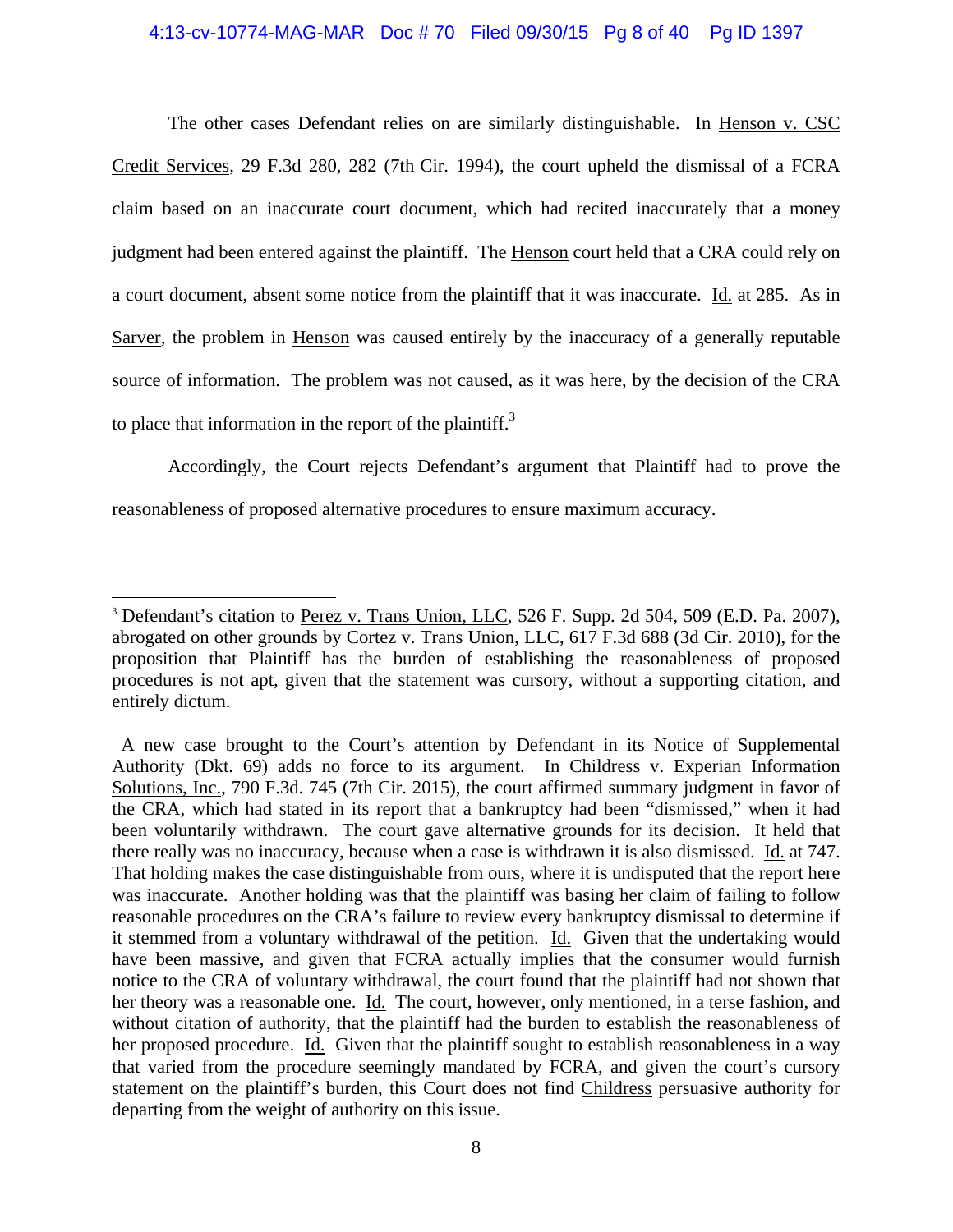# **2. The Evidence Presented at Trial**

In its prior decision, the Court concluded that Plaintiff had presented evidence of negligence, beyond mere inaccuracy, in at least two ways: (i) there was an internal discrepancy within Plaintiff's report at the time Defendant issued it to GLWS; and (ii) Defendant self-limited the information it received from clients by failing to make the middle-name field of its submission form a mandatory field. Smith, 76 F. Supp. 3d at 660-661.

Defendant takes issue with each of these points on the basis that Plaintiff did not show that Defendant "had notice of a problem, or that alternative procedures were reasonable." Def. Br. at 4. As explained above, Plaintiff was not required to show that Defendant was on notice of a problem or inaccuracy, or provide specific evidence of the reasonableness of procedures; thus, to the extent Defendant argues that Plaintiff's evidence falls short on those grounds, those arguments are irrelevant. The Court further stands by its original determination that Plaintiff presented additional evidence beyond an inaccuracy that would allow a jury to infer that Defendant was negligent.

While Defendant argues that "the evidence did not show that 'some reasonable review' would have discovered the discrepancy" contained within Plaintiff's background report, id. at 5, whether a "reasonable" review would have uncovered the discrepancy is a factual determination for the jury. And a jury could conclude that a review of the report would have uncovered the discrepancy between the middle names and places of residence, and led a reasonable person to question the results. See Background Report, Pl. Ex. 6 to Pl. R. 50(a) Supp. Br. (Dkt. 41-7).<sup>4</sup>

 4 When asked whether the fact that the criminal history referred to crimes committed in Florida made her suspicious of the accuracy of the information, Vicki Strawsine, human resources director for GLWS, testified that it did. Tr. Vol. 2B 153:19-153:25 (Dkt. 47). While certainly not dispositive, Ms. Strawsine's own suspicion suggests that a jury could find a reasonable person in similar circumstances — that is, when faced with a background report containing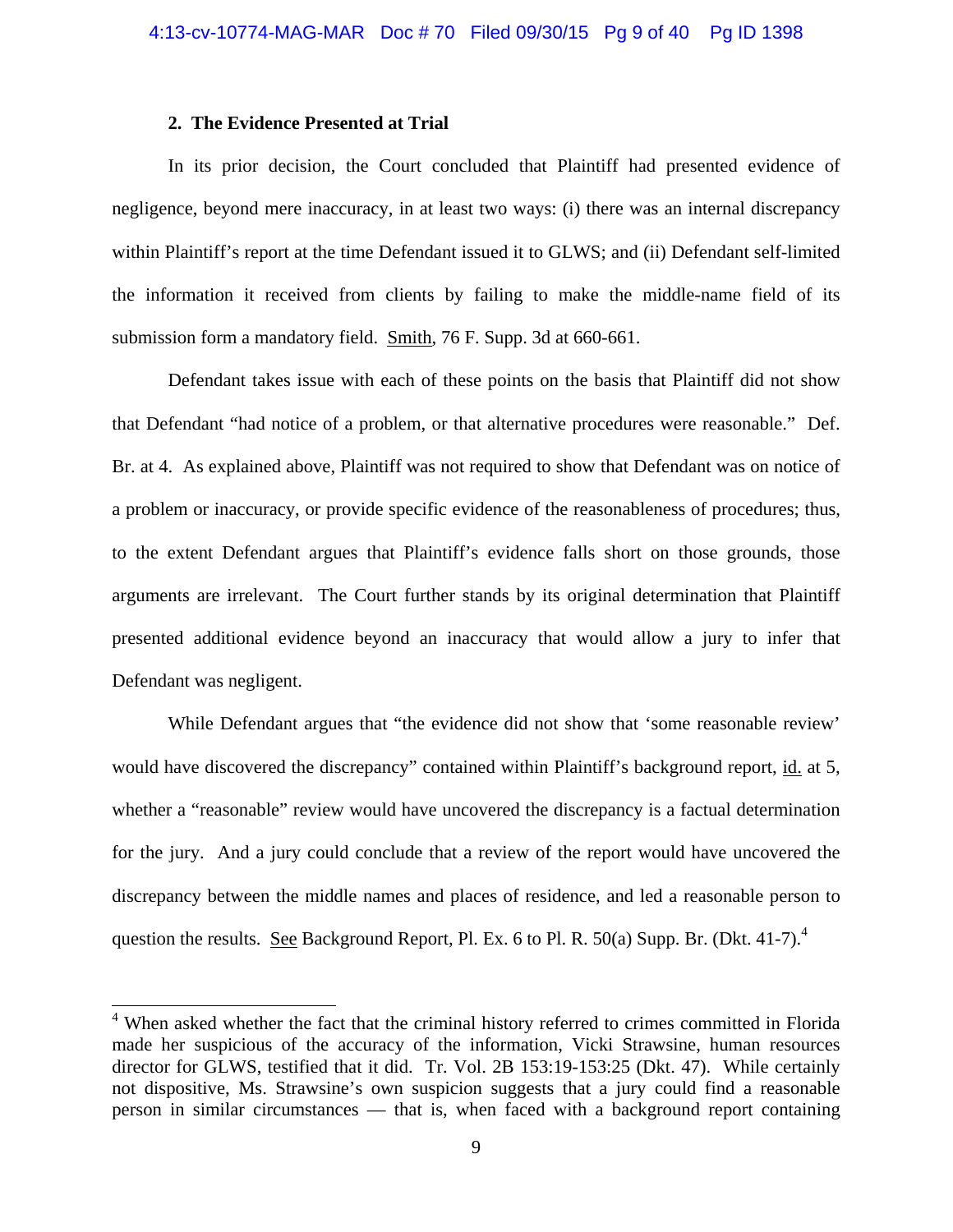## 4:13-cv-10774-MAG-MAR Doc # 70 Filed 09/30/15 Pg 10 of 40 Pg ID 1399

Courts have routinely found that internal discrepancies are sufficient to raise an issue of fact for the jury. Stewart, 734 F.2d at 51-52; Gohman v. Equifax Info. Servs., LLC, 395 F. Supp. 2d 822, 827-828 (D. Minn. 2005) (notation of accountholder's death, which was inconsistent with remainder of consumer's file, could lead jury to infer absence of reasonable procedures); McKeown v. Sears Roebuck & Co., 335 F. Supp. 2d 917, 930 (W.D. Wis. 2004) ("Other courts have recognized that receiving inconsistent information may trigger a duty on the part of the [CRA] to investigate."); Sheffer v. Experian Info. Solutions, Inc., No. CIV.A. 02-7407, 2003 WL 21710573, at \*2 (E.D. Pa. July 24, 2003) (internal inconsistencies, such as account opening prior to consumer's date of birth and a deceased notation on just one, out of many, accounts, permit jury to infer procedures were unreasonable); Jones v. Credit Bureau of Greater Garden City, Inc., No. 87-1302-C, 1989 WL 107747, at \*7 (D. Kan. Aug. 28, 1989) (conflict in addresses should have alerted CRA to potential inaccuracies). Cf. Morris, 563 F. Supp. at 968 (rejecting defendant's argument that it had no way of knowing that two files containing a similar name concerned the same person, because defendant should have had a procedure in place that would have detected the similarities in the files, which should prompt a reasonable investigation).

Defendant further states that it does not compare its records with that of third parties because third parties often return multiple names or variations thereof. Def. Br. at 5-6. Because discrepancies are common, it would not be reasonable to investigate every one of them. Id. at  $6<sup>5</sup>$ 

Defendant's argument carries troubling implications. Under Defendant's theory, it is absolved from maintaining reasonable procedures for ensuring a consumer report's accuracy

 $\overline{a}$ 

potentially anomalous and contradictory information — would also be suspicious of the report's accuracy.

<sup>&</sup>lt;sup>5</sup> Notably, Defendant does not suggest that it would be unreasonable to put in place a procedure to catch such discrepancies, only that it would be unreasonable to require Defendant to review each one.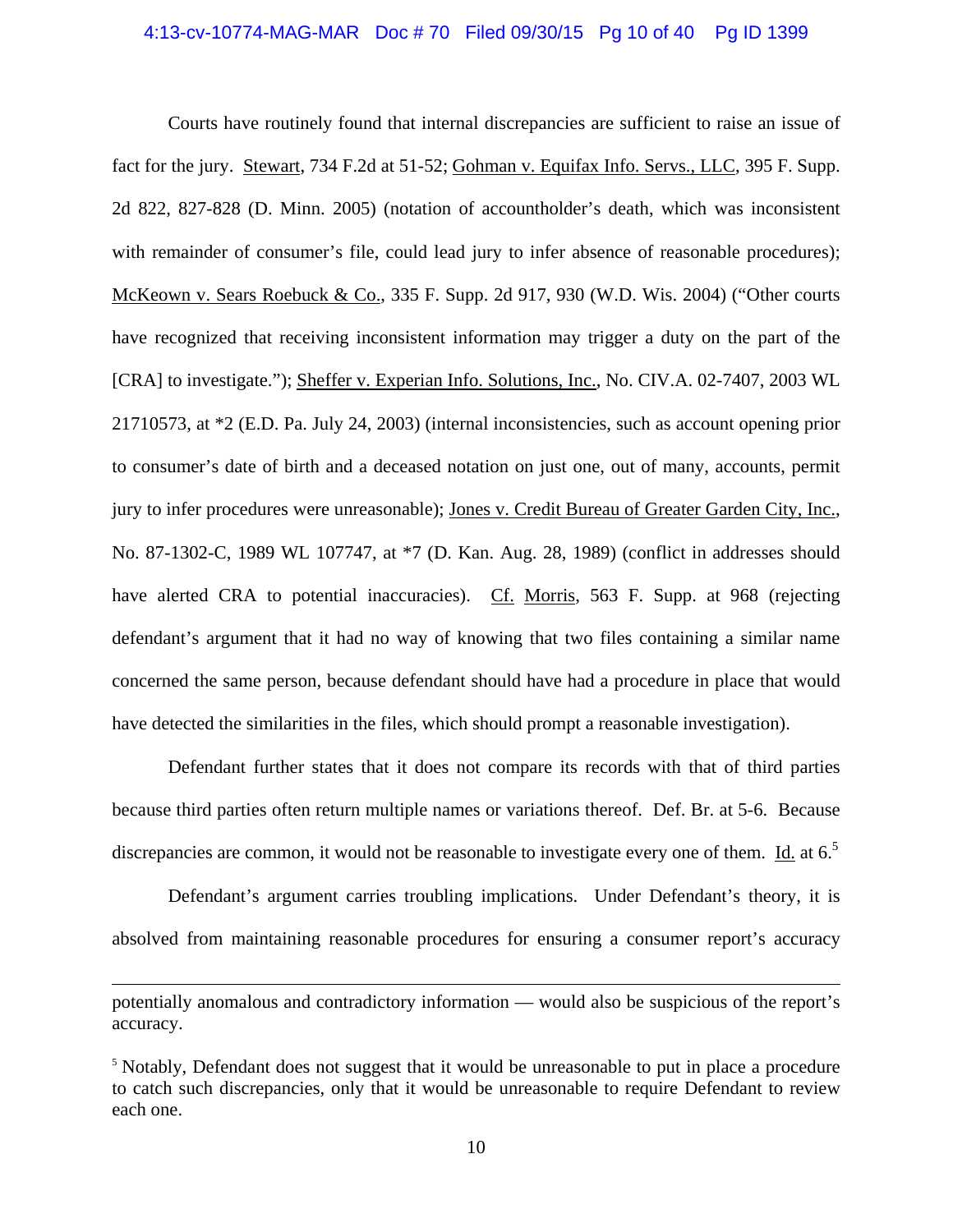## 4:13-cv-10774-MAG-MAR Doc # 70 Filed 09/30/15 Pg 11 of 40 Pg ID 1400

simply because there are numerous opportunities for potential inaccuracy. See McKeown, 335 F. Supp. 2d at 931 ("Defendant Equifax's argument is that in light of the procedures it uses, it is not surprising that the inconsistency went unnoticed. This is hardly a compelling argument. The relevant issue is whether it is reasonable for defendant Equifax to rely on procedures that do not detect this kind of inconsistency."). The animating purpose behind FCRA is to prevent in the first instance, and to protect consumers from, "the transmission of inaccurate information about them, and to establish credit reporting practices that utilize accurate, relevant, and current information in a confidential and responsible manner." Guimond v. Trans Union Credit Info. Co., 45 F.3d 1329, 1333 (9th Cir. 1995). This is especially true with respect to information concerning an individual's reputation, personal characteristics, or character more generally, which may necessitate a greater level of care due to the sensitive and subjective nature of the information being conveyed. See Bryant v. TRW, Inc., 689 F.2d 72, 78 (6th Cir. 1982). Accordingly, FCRA must be read in a liberal manner consistent with its goal. See id. at 77-78; Cortez v. Trans Union, LLC, 617 F.3d 688, 721-722 (3d Cir. 2010) (FCRA is "undeniably a remedial statute that must be read in a liberal manner in order to effectuate the congressional intent underlying it."). In light of this purpose, the statute cannot be viewed to tolerate as "reasonable" a CRA's failure to take action simply because discrepancies are too numerous.

Defendant also argues that while one might assume common names carry an increased risk of inaccuracy, such that it should have procedures in place to address that risk, "the law requires evidence, not assumptions." Def. Br. at 5. And while it is true, as Defendant suggests, that using the same basic procedure for each report may not speak to the reasonableness of a CRA's procedures, id., a jury could determine that it is unreasonable to use the same basic procedure for each report. Furthermore, a jury is permitted to apply its common sense and draw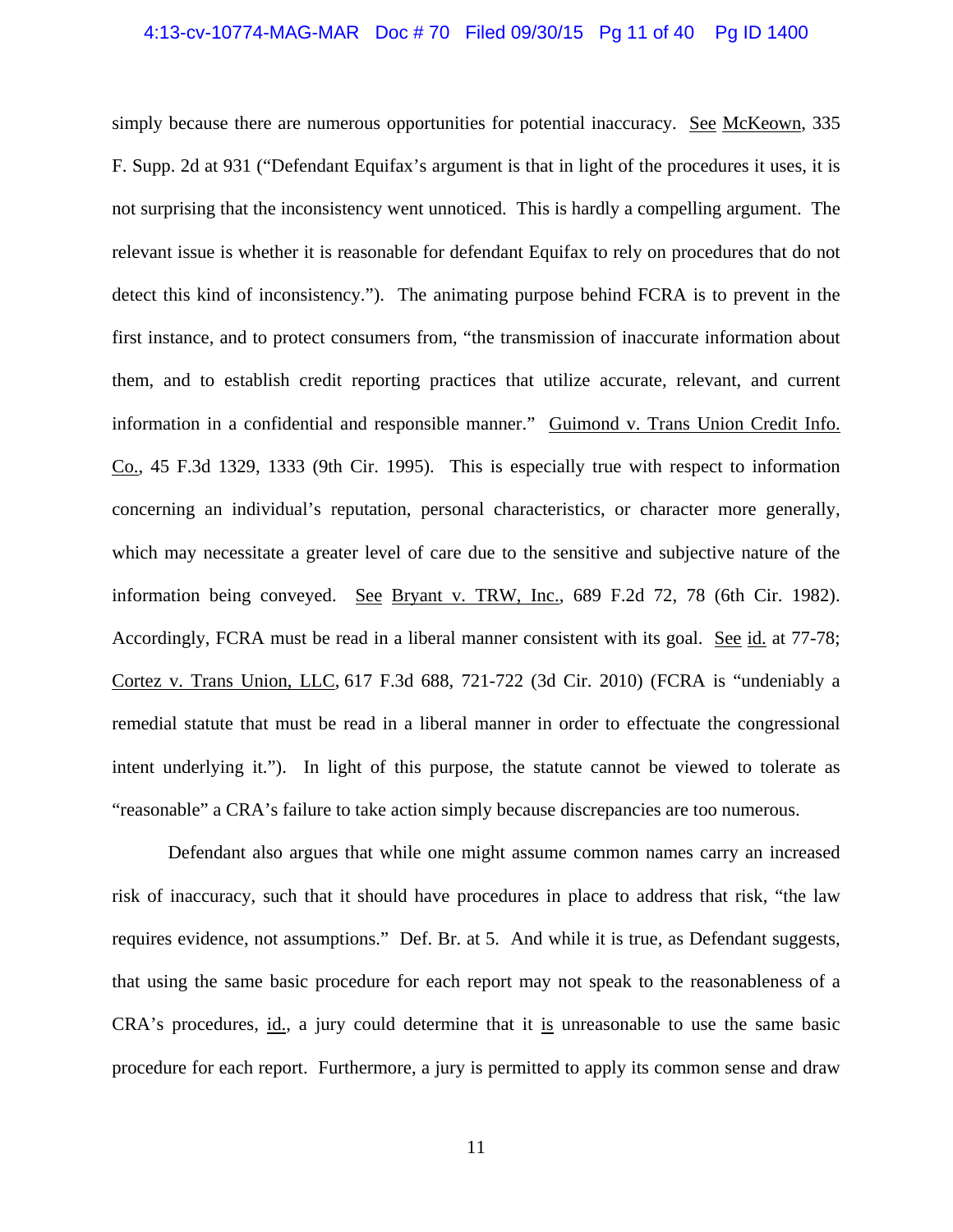# 4:13-cv-10774-MAG-MAR Doc # 70 Filed 09/30/15 Pg 12 of 40 Pg ID 1401

on its own real-world experiences in reaching its conclusions. E.g. United States v. Jones, 580 F.2d 219, 222 (6th Cir. 1978) ("[J]ury may properly rely upon its own knowledge and experience in evaluating evidence and drawing inferences from that evidence . . . ."); United States v. DiMarzo, 80 F.3d 656, 661 (1st Cir. 1996) ("As we repeatedly have recognized, a jury is free to rely on its common sense . . . ."); United States v. Tin Yat Chin, 275 F. Supp. 2d 382, 384 (E.D.N.Y. 2003) ("Jurors are permitted and expected to bring to their deliberations common knowledge drawn from their life experiences."). Thus, it is entirely appropriate for a jury to infer that individuals with common names carry a higher risk that information belonging to others with the same name will be mistakenly attributed to them, and that a reasonable person would take steps to reduce that risk.

Along those same lines, Defendant asserts that the evidence did not show that a reasonable CRA would have made a middle-name field mandatory when receiving report requests from clients. Def. Br. at 7. However, the evidence showed that Defendant required a certain amount of information before generating reports, and that addressing a middle name was not one such piece of information. Given the importance Matthew O'Connor, Vice-President of Operations for First Advantage Corporation (corporate successor to Defendant) and testifying on behalf of Defendant, placed on the use of Plaintiff's middle name to rule out the criminal history as belonging to him, a jury could infer that a reasonable CRA would require a client to address the existence of a middle name, and that such a field would be reasonable to implement.<sup>6</sup>  $Cf$ . Fahey v. Experian Info. Solutions, Inc., 571 F. Supp. 2d 1082, 1091 (E.D. Mo. 2008) (reasonable jury could conclude that a CRA's "reporting procedures were unreasonable, inasmuch as it failed

 $\overline{a}$ 

<sup>6</sup> Mr. O'Connor testified that Defendant could create a field that would account for circumstances where the subject failed to give a middle name or otherwise did not have one. Tr. Vol. 3 100:15-101:6 (Dkt. 48).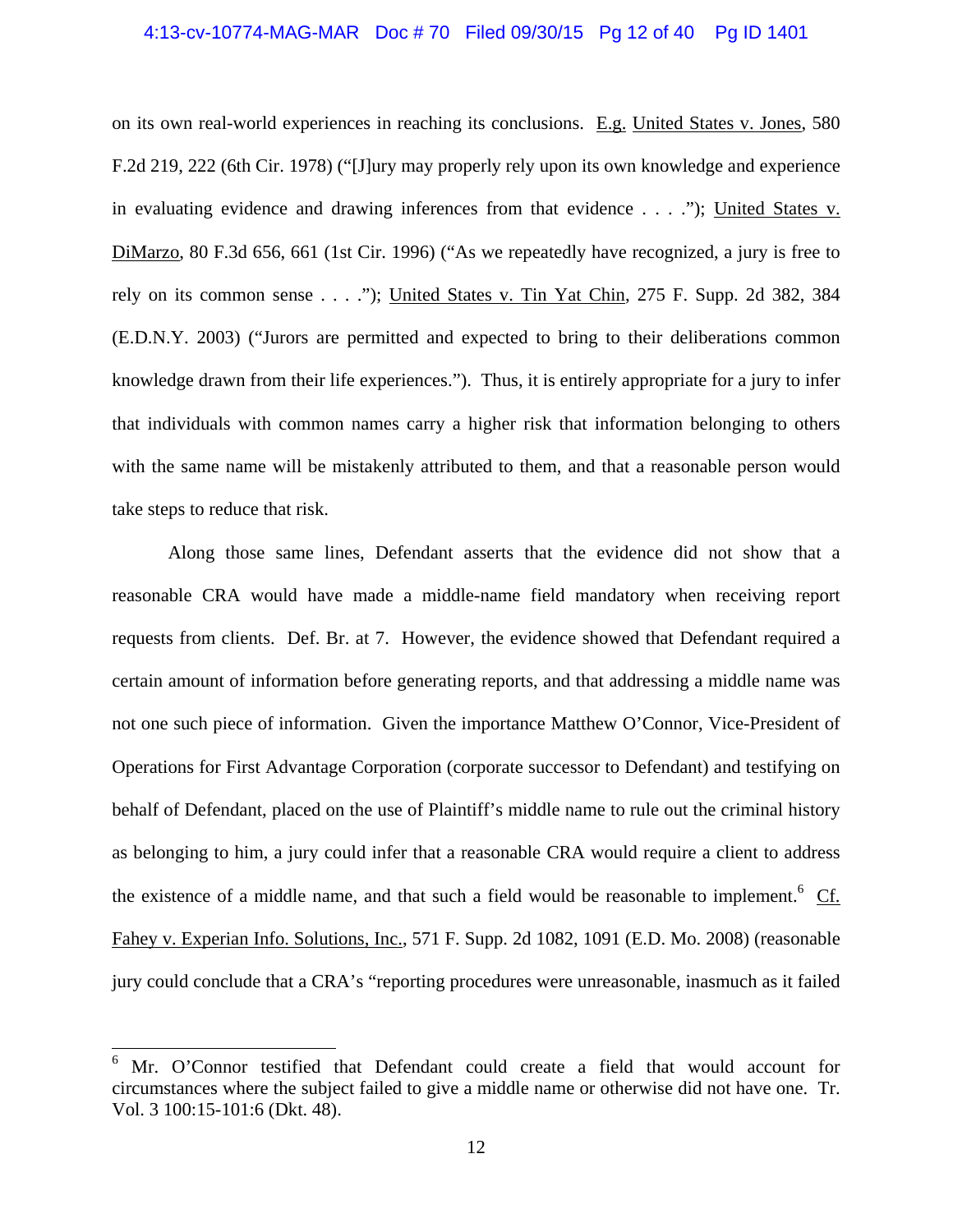# 4:13-cv-10774-MAG-MAR Doc # 70 Filed 09/30/15 Pg 13 of 40 Pg ID 1402

to require sufficient identifying information about a consumer before listing accounts on his or her credit report.").

When a FCRA plaintiff identifies potential weaknesses in a CRA's procedures that may be improved upon, courts typically find that the plaintiff has raised an issue of fact for the jury. See Dalton v. Capital Associated Indus., Inc., 257 F.3d 409, 416-417 (4th Cir. 2001) ("A jury could properly conclude that it was an unreasonable procedure to rely on a clerk's informal opinion on the crucial question of whether a specific crime is a felony and that [the defendant] should have had procedures in place to instruct its subvendors on the appropriate sources for reliable information about a person's criminal record."); Graham v. CSC Credit Servs., Inc., 306 F. Supp. 2d 873, 878 (D. Minn. 2004) (reasonableness of the defendant's procedures for tracking sources of information it receives raises issue of material fact); Jones, 1989 WL 107747, at  $*7$ ("Defendants' transfer of information from one debtor's credit file into another debtor's credit file is undoubtedly a serious and significant act which calls for more precautions than a similarity of names.").

Finally, Defendant contends that its low dispute rate indicates that its reports are highly accurate, Def. Br. at 8, presumably suggesting that highly accurate reports are indicative of reasonable procedures. This may be true, but Defendant's dispute rate is merely another piece of evidence that a jury, and not the Court, is entitled to weigh and consider.

Indeed, because reasonableness is so often dependent on the factual context in which it is presented, "each [case] must be judged on its own merits." Bryant, 689 F.2d at 78. Due to the intensely factual nature of the inquiry, courts routinely observe that it will be a jury question in "the overwhelming majority of cases." Guimond, 45 F.3d at 1333; see also Dalton, 257 F.3d at 416 (same); Boris v. Choicepoint Servs., Inc., 249 F. Supp. 2d 851, 856 (W.D. Ky. 2003) (same).

13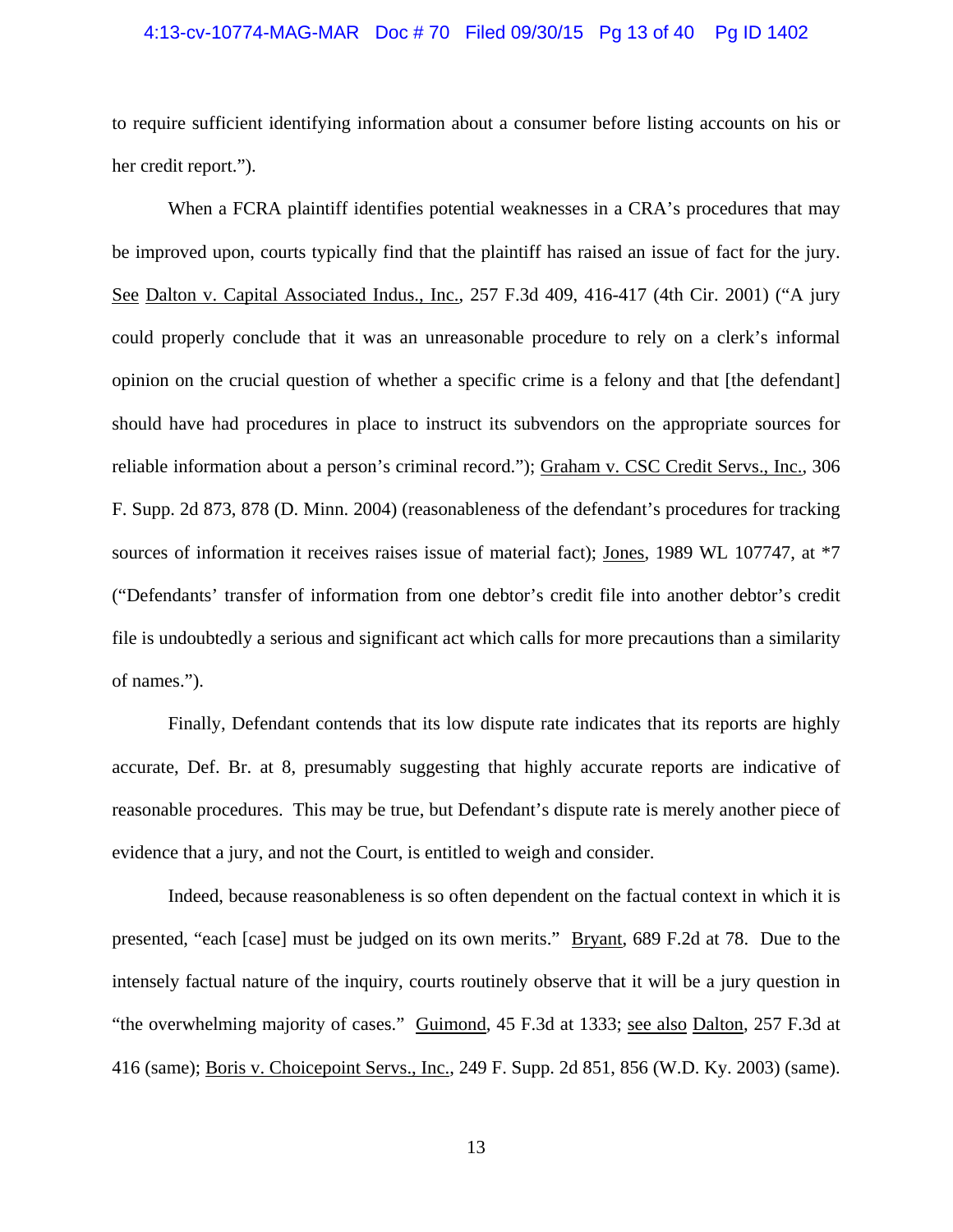# 4:13-cv-10774-MAG-MAR Doc # 70 Filed 09/30/15 Pg 14 of 40 Pg ID 1403

As one court has observed, "courts considering claims for negligent violation of the FCRA have manifested extreme reluctance to grant summary judgment to credit reporting agencies on claims that they failed to follow reasonable procedures to ensure maximum possible accuracy." McCauley v. Trans Union LLC, No. 02 Civ. 4042(VM), 2003 WL 22845741, at \*2 (S.D.N.Y. Nov. 26, 2003).

The Court shares a similar reluctance to displace the jury's verdict on the negligence issue, and, accordingly, will allow it to stand.

# **B. Plaintiff Presented Sufficient Evidence on Defendant's Recklessness**

In its Rule 50(a) decision, the Court concluded that a jury could find that Defendant's policy of never requiring clients to provide middle names, even where available, posed an unjustifiably high risk of harm that was so obvious Defendant should have been aware of it. Smith, 76 F. Supp. 3d at 664. The Court further determined that a failure to address a glaring discrepancy within Plaintiff's report permitted a jury to conclude that Defendant's actions created a risk of inaccurate information so obvious that it went beyond careless. Id.

Defendant argues that there are two problems with this analysis: (i) the Supreme Court's Safeco decision suggests that punitive damages should not be imposed under FCRA absent "some authoritative guidance which suggested that what [the defendant] was doing — its 'reading' of the statute — was mistaken"; and (ii) Plaintiff never demonstrated how easily preventable the error here was, because he did not show that Defendant was on notice of systemic problems with its procedures or that alternative procedures were reasonable. Def. Br. at 9-10.

Defendant's first point is premised on the fact that the Supreme Court took into consideration the lack of guidance on the meaning or applicability of a particular FCRA

14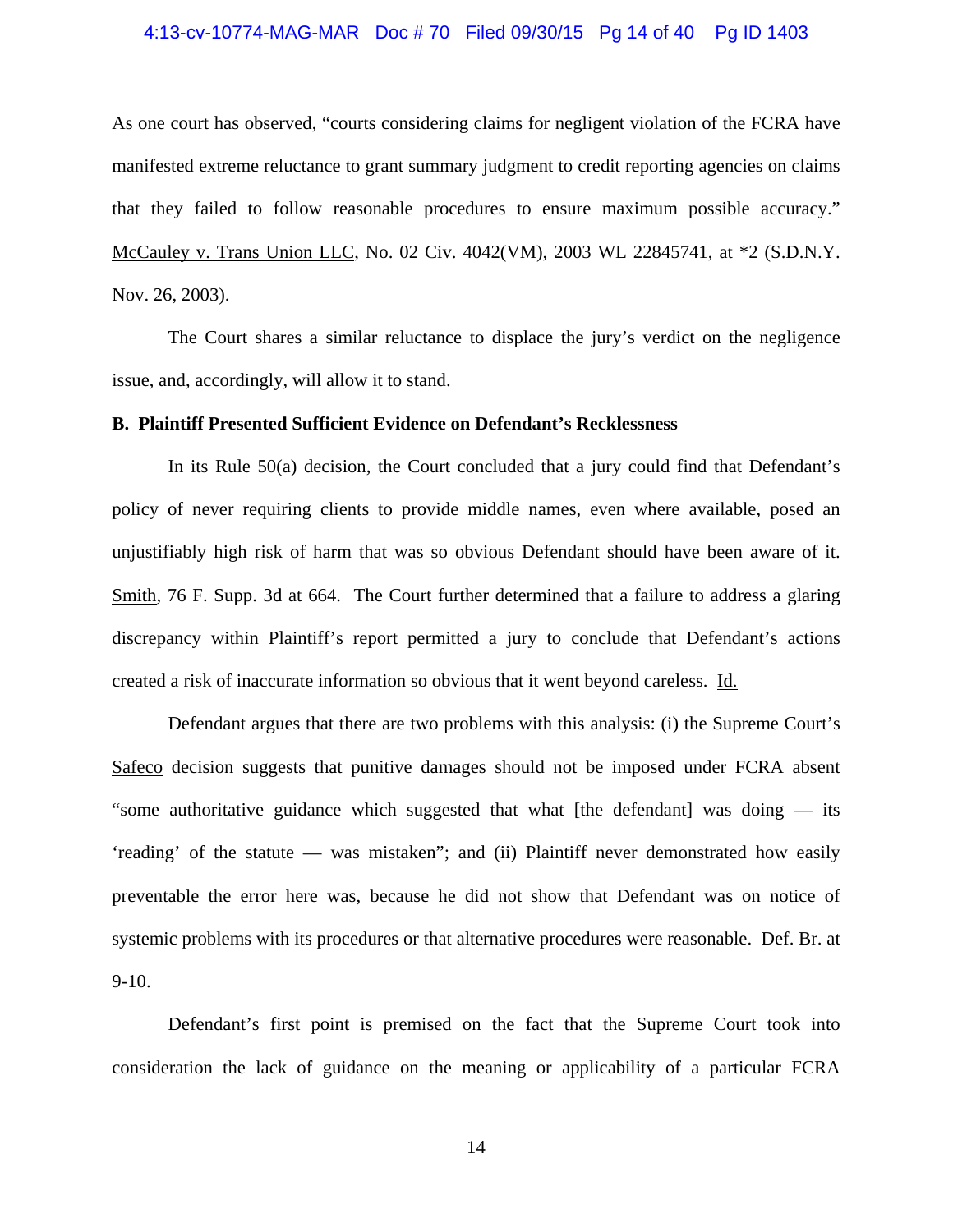# 4:13-cv-10774-MAG-MAR Doc # 70 Filed 09/30/15 Pg 15 of 40 Pg ID 1404

provision, in addition to the less-than-clear statutory text, to determine that the defendant's "reading [of the statutory language] was not objectively unreasonable, and so [fell] well short of raising the 'unjustifiably high risk' of violating the statute necessary for reckless liability." Safeco Ins. Co. of Am. v. Burr, 551 U.S. 47, 70 (2007). Defendant argues that it should not be liable for punitive damages because case law regarding § 1681e(b) violations involve repeated instances of inaccurate information in a report, and, outside that context, courts do not require consumer reports to be individually examined for anomalous information and subsequent investigation. Def. Br. at 10.

In Safeco, the defendant's liability turned on whether certain conduct fell within the scope of FCRA, which in turn depended on the meaning of certain statutory text, *i.e.*, a question of law. Safeco, 551 U.S. at 60-67. The Supreme Court determined that the conduct in question did fall within the scope of the statute, but observed that the defendant's reading had a sufficient foundation in the statutory text and was also persuasive enough to have succeeded at the district court level; it further added that no authoritative guidance was available to warn the defendant against the interpretation it adopted. Id. at 69-70. Accordingly, the Supreme Court concluded that the defendant's interpretation of the statute was not objectively unreasonable, let alone one that ran an "unjustifiably high risk" of recklessly violating the statute. Id. at 70.

The circumstances presented here are markedly different. Whereas liability in Safeco was premised on a question of law, Defendant's liability depends on whether it maintained reasonable procedures to assure maximum possible accuracy — a question of fact, largely reserved for a jury. This fundamental distinction supports the view that the Supreme Court in Safeco did not purport to create a rule that only where a CRA disregarded authoritative guidance on the interpretation of the statute could its actions be deemed reckless. Such a rule would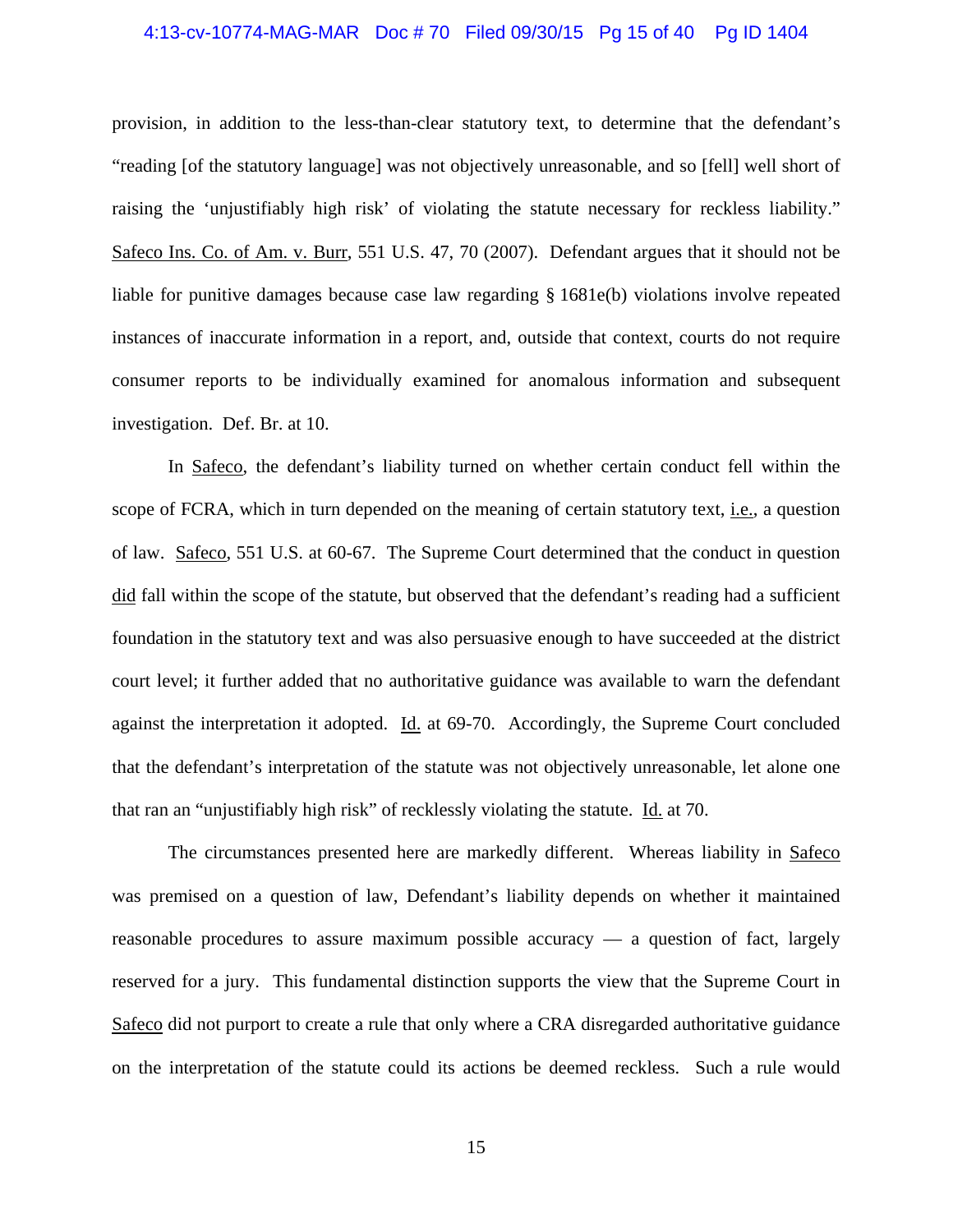## 4:13-cv-10774-MAG-MAR Doc # 70 Filed 09/30/15 Pg 16 of 40 Pg ID 1405

almost certainly remove the question of recklessness from the hands of the jury, as questions of authoritative guidance and statutory meaning are often deemed to be within the province of the courts. Reasonableness of procedures, and the failure to adopt or follow them, is open to interpretation in a different, fact-dependent way, such that courts prefer to let juries come to the ultimate conclusion on that point. E.g. Wilson v. Prudential Fin., No. 03-2313(RMU), 2004 WL 2451412, at \*5 (D.D.C. Oct. 18, 2004) (collecting cases that take note of a jury's uniquely suited role in cases involving questions of negligence or reasonableness); see also Miller v. Johnson & Johnson, Janssen Pharm., Inc., 80 F. Supp. 3d 1284, 1296 (M.D. Fla. 2015) ("Moreover, the question of whether an employer acted willfully or negligently [under FCRA] 'is understood to be a question of fact for the jury."" (quoting Cowley v. Burger King Corp., No. 07-21772-CIV, 2008 WL 8910653, at \*4 (S.D. Fla. May 23, 2008))); Edwards v. Toys "R" Us, 527 F. Supp. 2d 1197, 1210 (C.D. Cal. 2007) ("Willfulness under the FCRA is generally a question of fact for the jury."); Hammer v. JP's Sw. Foods, L.L.C., 739 F. Supp. 2d 1155, 1167 (W.D. Mo. 2010) (same).

The most salient aspect of the **Safeco** decision for the present factual question is the standard for recklessness to prove a willful violation: "action entailing 'an unjustifiably high risk of harm that is either known or so obvious that it should be known.'" Safeco, 551 U.S. at 68 (quoting Farmer v. Brennan, 511 U.S. 825, 836 (1994)); see also id. at 70 (referring to "the 'unjustifiably high risk' of violating the statute necessary for reckless liability."). Under this standard, actual knowledge of a problem or risk is not necessary for a finding of recklessness where the risk is so obvious that a CRA should have been aware of it.

The remainder of Defendant's arguments disregards the second part of this standard, and the Court, again, concludes that there was sufficient evidence for a jury to find that Defendant's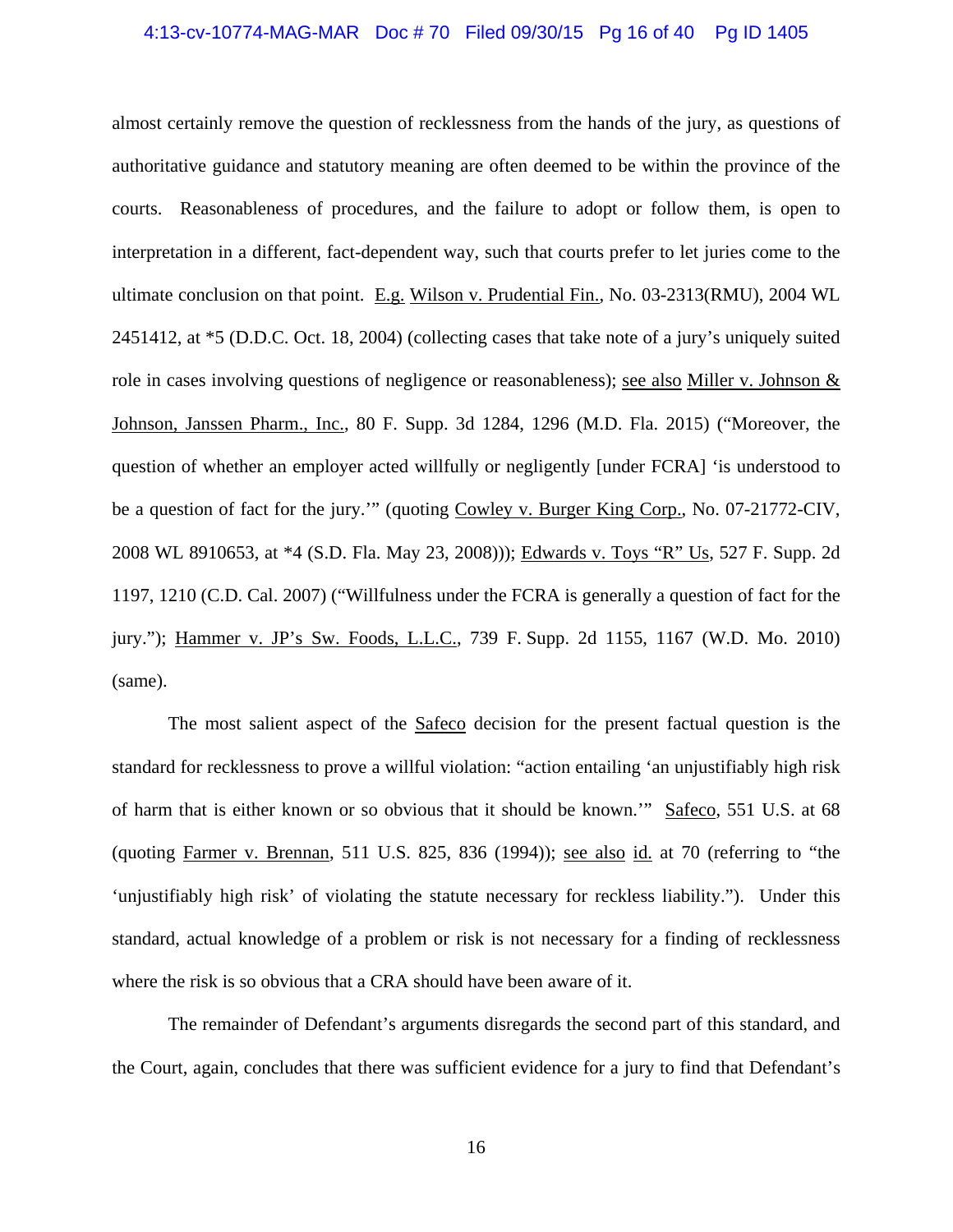# 4:13-cv-10774-MAG-MAR Doc # 70 Filed 09/30/15 Pg 17 of 40 Pg ID 1406

failure to employ certain reasonable procedures ran an unjustifiably high risk of violating FCRA. The evidence discussed in the Court's Rule 50(a) decision and in the section on negligence, supra, is equally applicable to the issue of recklessness. And while Defendant asserts that punitive damages "requires more than testimony about internet searches and 'common sense,'" Def. Br. at 9, it fails to provide the Court with any type of authority or case law, aside from Sarver, that challenges the Court's earlier conclusion that certain policies and procedures (or lack thereof) can support a finding of willfulness, and that CRAs can act willfully with respect to a particular transaction.7

Here, a jury could conclude that the information contained on David Oscar Smith's criminal history was materially different from the rest of the information in Plaintiff's background report such that, by failing to employ procedures to identify and resolve that discrepancy, Defendant ran an unjustifiably high risk of reporting inaccurate information generally, and about Plaintiff, in particular.<sup>8</sup> Furthermore, given the importance placed on the middle name in determining which records to include in a report, and the ease with which this issue could be addressed in the initial search request, a jury could find that a failure to elicit information regarding a middle name posed an unjustifiably high risk in general, and to Plaintiff in particular. Consequently, the Court also declines to disturb the jury's verdict on the issue of willfulness.

<sup>&</sup>lt;sup>7</sup> The Court rejects Defendant's reliance on <u>Sarver</u> here for the same reasons described supra.

<sup>&</sup>lt;sup>8</sup> Indeed, under Defendant's own argument, that discrepancies among credit reports from thirdparty credit bureaus and criminal reports pulled from Defendant's criminal database are sufficiently common such that reviewing and investigating each one would not be reasonable, a jury might even be within its prerogative to conclude that Defendant was aware of the flaws in its procedures and still failed to take reasonable steps to correct those flaws.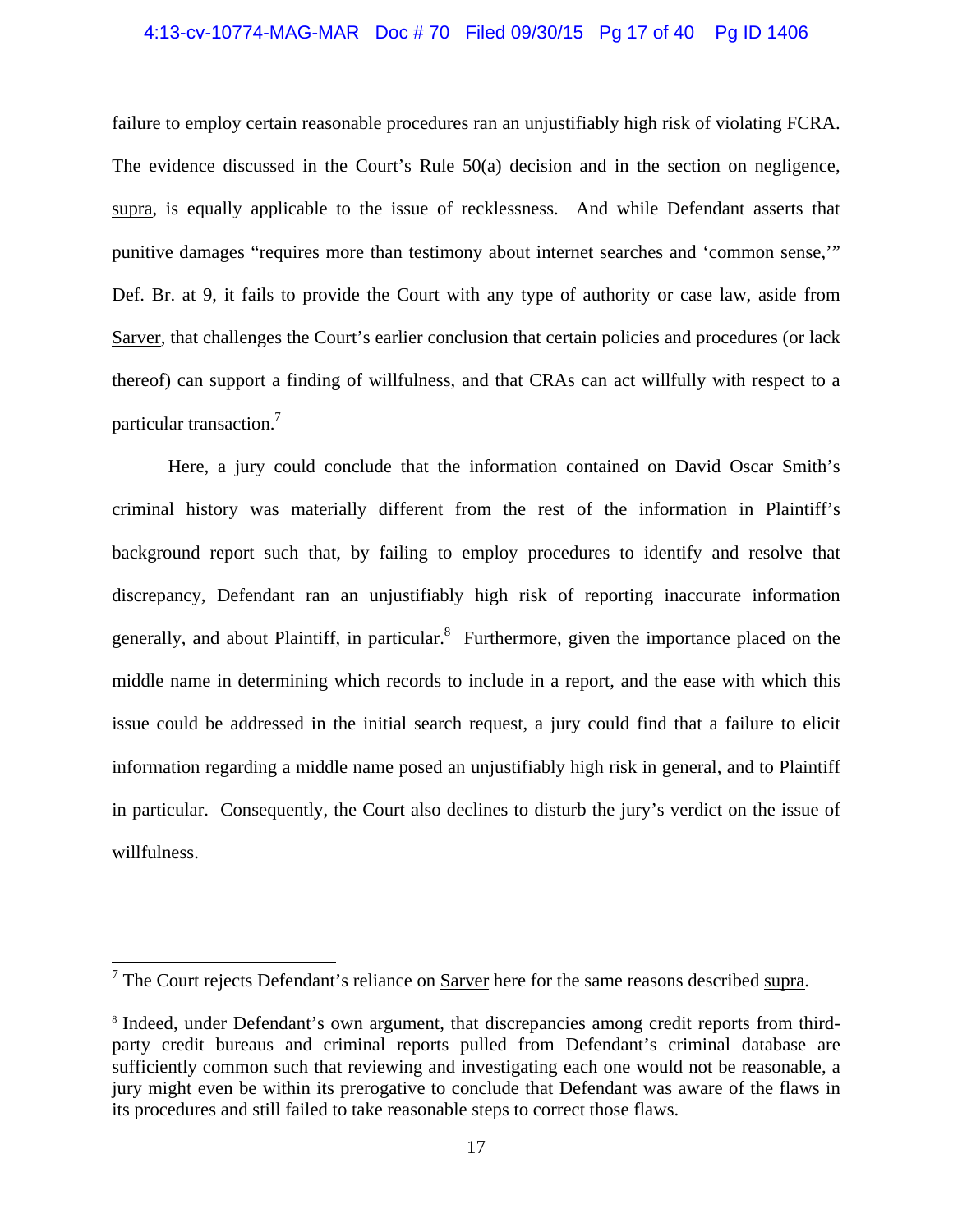# **C. Plaintiff Presented Sufficient Evidence on Compensatory Damages**

 In his Rule 50(a) supplemental briefing, Plaintiff suggested that Defendant had waived its right to contest actual damages, on the grounds that Defendant had moved for judgment as a matter of law on just two of the three categories of damages presented to the jury — economic loss and emotional distress — and that there was sufficient evidence of the third category reputational harm — to submit the issue of damages to the jury on that alone. Smith, 76 F. Supp. 3d at 666. The Court did not address the issue previously, because it found that there was sufficient evidence on the issue of lost wages and emotional distress to submit to the jury. Id. In its Rule 50(b) motion, Defendant presents additional arguments as to why it can contest actual damages — mainly, that emotional distress and reputational harm are linked. Def. Br. at 11. However, because the Court again finds that Plaintiff presented sufficient evidence on both economic loss and emotional distress, it again elects not to address the issue of waiver.

#### **1. Emotional Distress**

 Defendant repeats its earlier argument that Plaintiff's emotional distress stemmed not from the erroneous report, but from the Smith family's financial situation, which would have been severe even absent the error because the merchandiser job — the position Plaintiff was initially offered — paid less than the delivery-driver position — the job Plaintiff wanted and for which he had originally applied. Def. Br. at 12. Defendant further submits that Bach v. First Union National Bank (Bach I), 149 F. App'x 354 (6th Cir. 2005), which upheld an award that included a significant amount for emotional damage, is distinguishable because (i) the injury in Bach I spanned two years, during which the CRA repeatedly refused to correct the error; and (ii) "the defendant's actions prevented the plaintiff from obtaining a loan that would have solved a problem." Def. Br. at 13. In contrast to Bach I, Defendant submits that it corrected the error,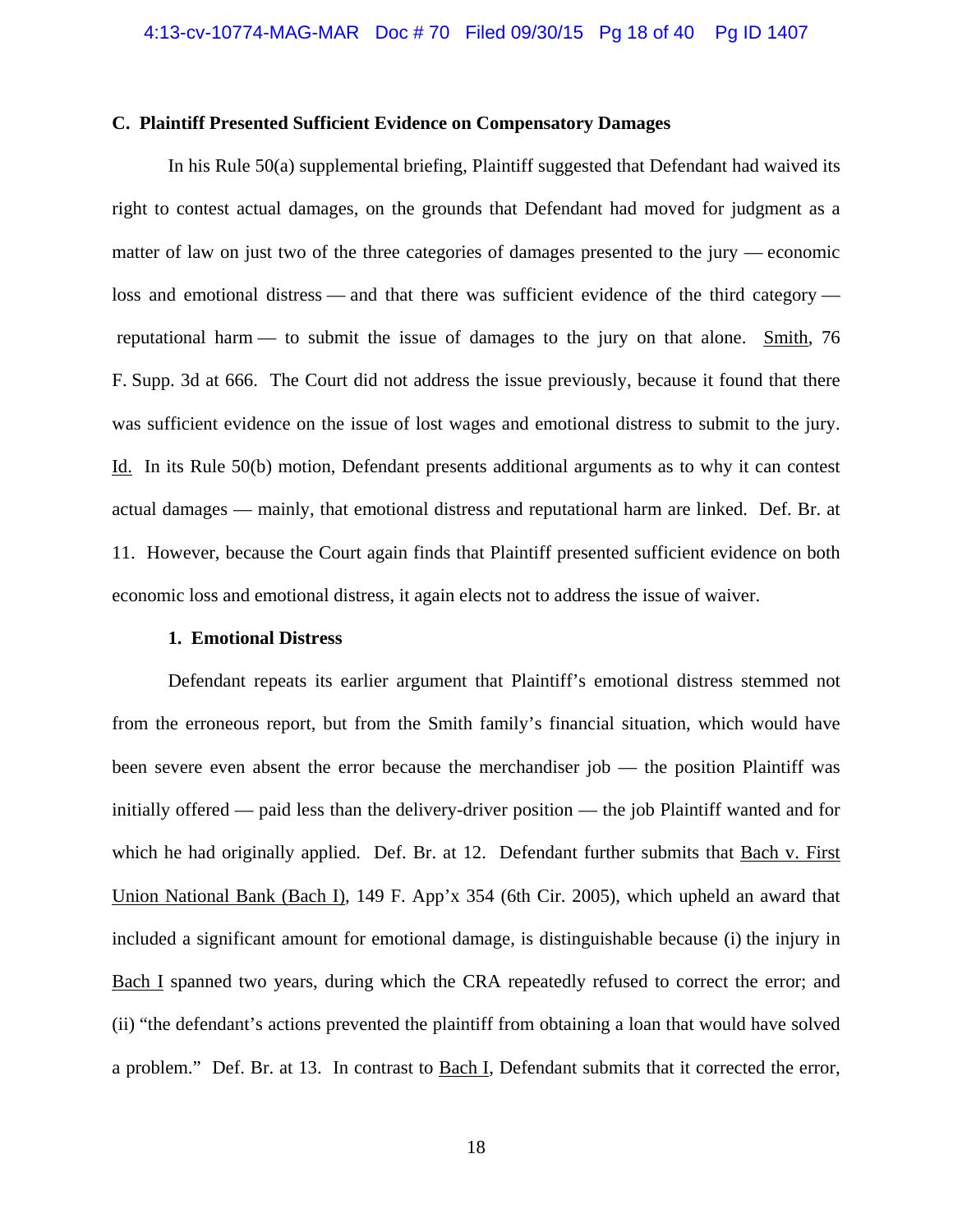# 4:13-cv-10774-MAG-MAR Doc # 70 Filed 09/30/15 Pg 19 of 40 Pg ID 1408

and that its error merely prevented Plaintiff from obtaining the merchandiser position, the income from which would have still left the Smith family short every month. Id. In response, Plaintiff asserts that only a "causal link" between the violation and the injury is necessary, and that such a determination requires weighing of the evidence and credibility — distinctly a jury role. Pl. Br. at 9. Plaintiff further asserts that his and his wife's testimony spelled out in sufficient detail the impact the report had on their lives, which permitted the jury to conclude that Plaintiff suffered from emotional distress. Id. at 9-10.

 Defendant's arguments are meritless. For one thing, a jury was entitled to conclude that Plaintiff's emotional distress stemmed from his inability to work. While Plaintiff would not have earned as much at the merchandiser position than as a delivery driver, he would have been working and contributing to the family finances. It is reasonable to conclude that some income is better than no income at all. Additionally, there was testimony that employees had the ability to switch positions within GLWS if a better opportunity arose; this may make certain forms of financial stress more bearable. Ultimately, Plaintiff's testimony regarding his emotional distress was not tied solely to the family's finances, but also spoke to his own feelings of depression and worthlessness with respect to his career and inability to work, as well as his inability to provide any type of financial support for the family during that period.

 In addition, the Court does not find Defendant's attempts to distinguish Bach I persuasive. Defendant argues that "[w]hen a plaintiff can show that he gave notice of a problem with a consumer report, and that it caused a problem, the court may conclude that he 'does not rely on mere conclusory statements,' because he has established the notice and the problem"; but here, "Plaintiff does 'rely on mere conclusory statements,' because [Defendant] corrected his report upon notice, and he would have suffered the same problem . . . work[ing] as a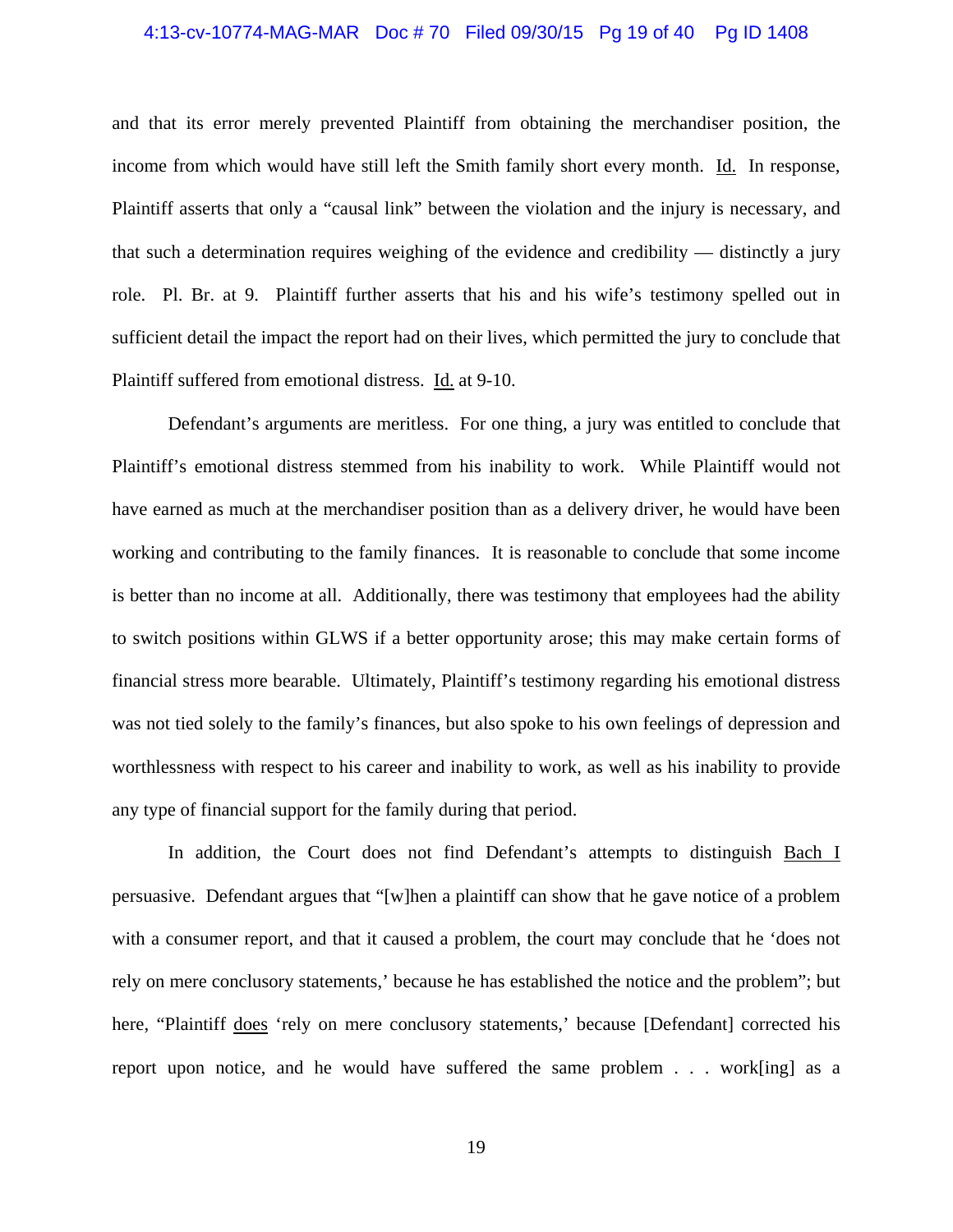# 4:13-cv-10774-MAG-MAR Doc # 70 Filed 09/30/15 Pg 20 of 40 Pg ID 1409

merchandiser." Def. Br. at 13 (emphasis in original). What Defendant may mean to convey is not entirely free from doubt. But the short answer is that Plaintiff here did not rely on conclusory statements to establish emotional harm.

Defendant also urges the Court to reconsider its rejection of the reasoning in Moore v. First Advantage Enterprise Screening Corp., No. 4:12 CV00792, 2013 WL 1662959 (N.D. Ohio Apr. 17, 2013). See Smith, 76 F. Supp. 3d at 668 (declining to follow the reasoning in Moore as inconsistent with the Sixth Circuit's decision in Bach I). Defendant asserts that numerous courts have found no tension between the Sixth Circuit's decision in Bach I and Moore, and "have agreed that emotional distress is 'easy to manufacture.'" Def. Br. at 13. The Court declines this invitation. First, neither of the two cases cited by Defendant makes any reference to Moore, let alone explores the reasoning of Moore, undermining Defendant's claim that those cases have found no tension between Moore and Bach I. Second, in both of those cases, the only evidence presented on emotional distress was a single statement contained in an affidavit or interrogatory that the plaintiff experienced certain physical and mental symptoms as a result of the alleged error or conduct. See Flood v. Equifax Info. Servs., LLC, No. 13-11813, 2014 WL 4243778, at \*6 (E.D. Mich. Aug. 26, 2014) (holding that the plaintiff's statements that he "suffered anger and frustration, as well as being insulted and inconvenienced," did not meet the Bach I standard for emotional distress); Kaplan v. Experian, Inc., No. 09-10047, 2010 WL 2163824, at \*5-6 (E.D. Mich. May 26, 2010) (holding that the plaintiff's statements that he suffered "lost sleep, aggravation, anxiety, stress, appetite fluctuations, etc.," and that he "became even more nervous, agitated, and anxious" because of a one-day delay in receiving a credit report did not meet the Bach I standard for emotional distress). In those cases, no testimony "reasonably and sufficiently explain[ed] the circumstances surrounding the injury." Bach I, 149 F. App'x at 361.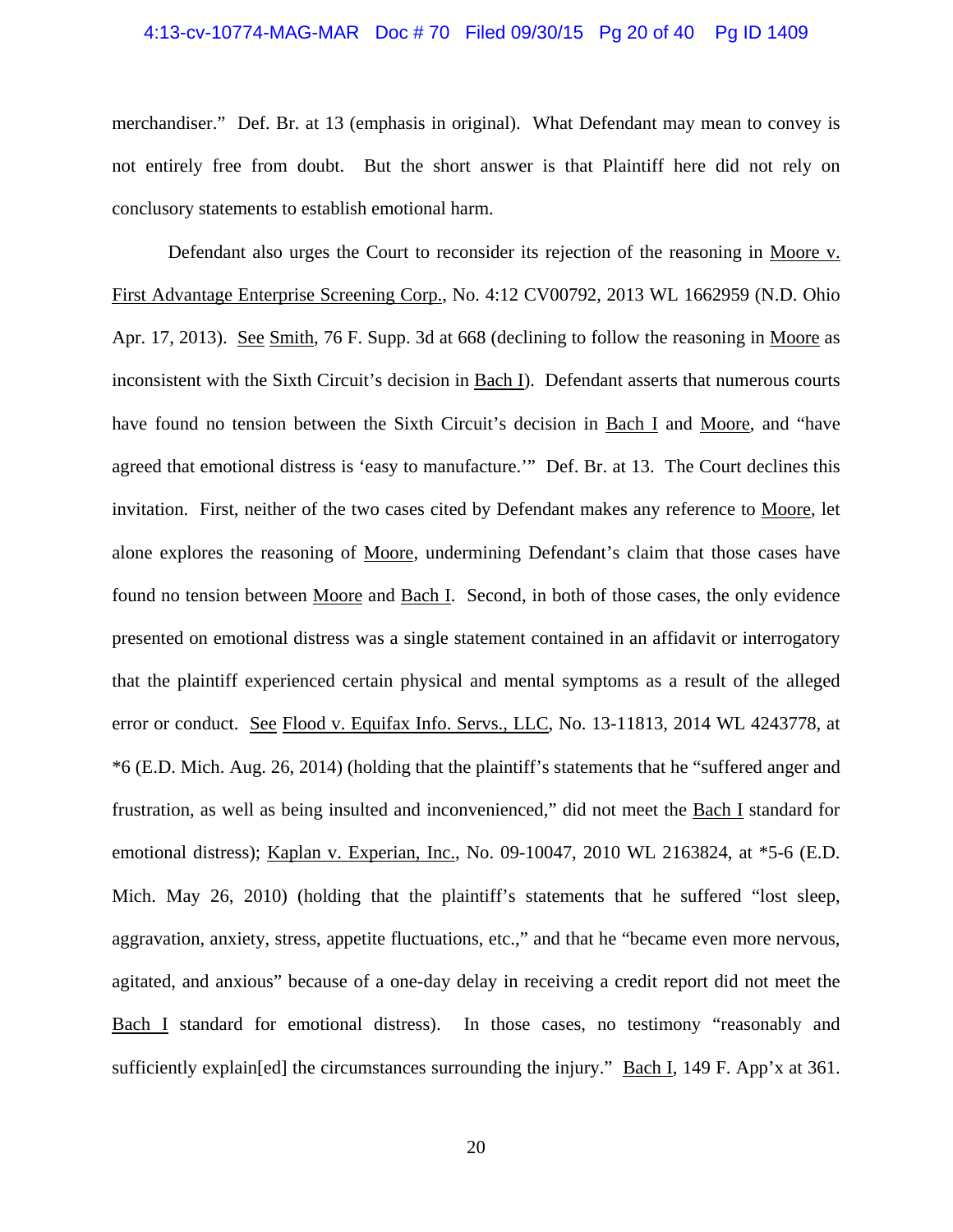# 4:13-cv-10774-MAG-MAR Doc # 70 Filed 09/30/15 Pg 21 of 40 Pg ID 1410

Here, Plaintiff presented testimony, corroborated by his wife, which fully explained the circumstances surrounding his emotional injury.

Accordingly, Plaintiff presented sufficient evidence on emotional distress to submit the claim to the jury.

# **2. Lost Wages**

 $\overline{a}$ 

 Defendant continues to contest that Plaintiff submitted sufficient evidence of economic loss in the form of lost wages on the grounds that (i) "Plaintiff testified that the merchandiser job would have been a last resort"; and (ii) Plaintiff's deposition testimony "that he 'did not' accept the merchandiser job because '[he] would not be able to live on that wage and that job description'" undermined his testimony at trial that he would have accepted the job. Def. Br. at 14. Defendant argues that Plaintiff's claim for lost wages requires the jury to infer that Plaintiff would have accepted the job when it was first offered, an inference contradicted by Plaintiff's testimony, which, according to Defendant, did not demonstrate that he would have taken the job either immediately or at all. Id. at 14-15. Plaintiff responds that Plaintiff's testimony is evidence for the jury, and not the Court, to weigh. Pl. Br. at 10.

Defendant asks the Court to "find that the plaintiff's 'own testimony … contradict[s] the inference []he would ask the jury to draw' and enter judgment accordingly." Def. Br. at 15 (quoting Stegall v. Audette, 212 F. App'x 402, 405 (6th Cir. 2006)).<sup>9</sup> As explained in the

<sup>&</sup>lt;sup>9</sup> In Stegall, the defendant presented evidence, on summary judgment, showing that she was not the officer who assaulted the plaintiff. Stegall, 212 F. App'x at 404. In response, the plaintiff did not submit any direct evidence that the defendant assaulted her. Instead, she relied on circumstantial evidence provided by the defendant through discovery responses to infer two crucial facts: (i) that the defendant was the only female officer at the scene, and (ii) that, if she was the only female officer, she must have been the one to attack the plaintiff. Id. at 404-405. The Sixth Circuit observed that this first inference was belied by the plaintiff's own description of the attack, in which she referenced a second female officer, and undermined by the plaintiff's original complaint to the police department, which indicated that additional officers, aside from the named defendants, were present at the scene. Id. at 405. Given the evidence presented by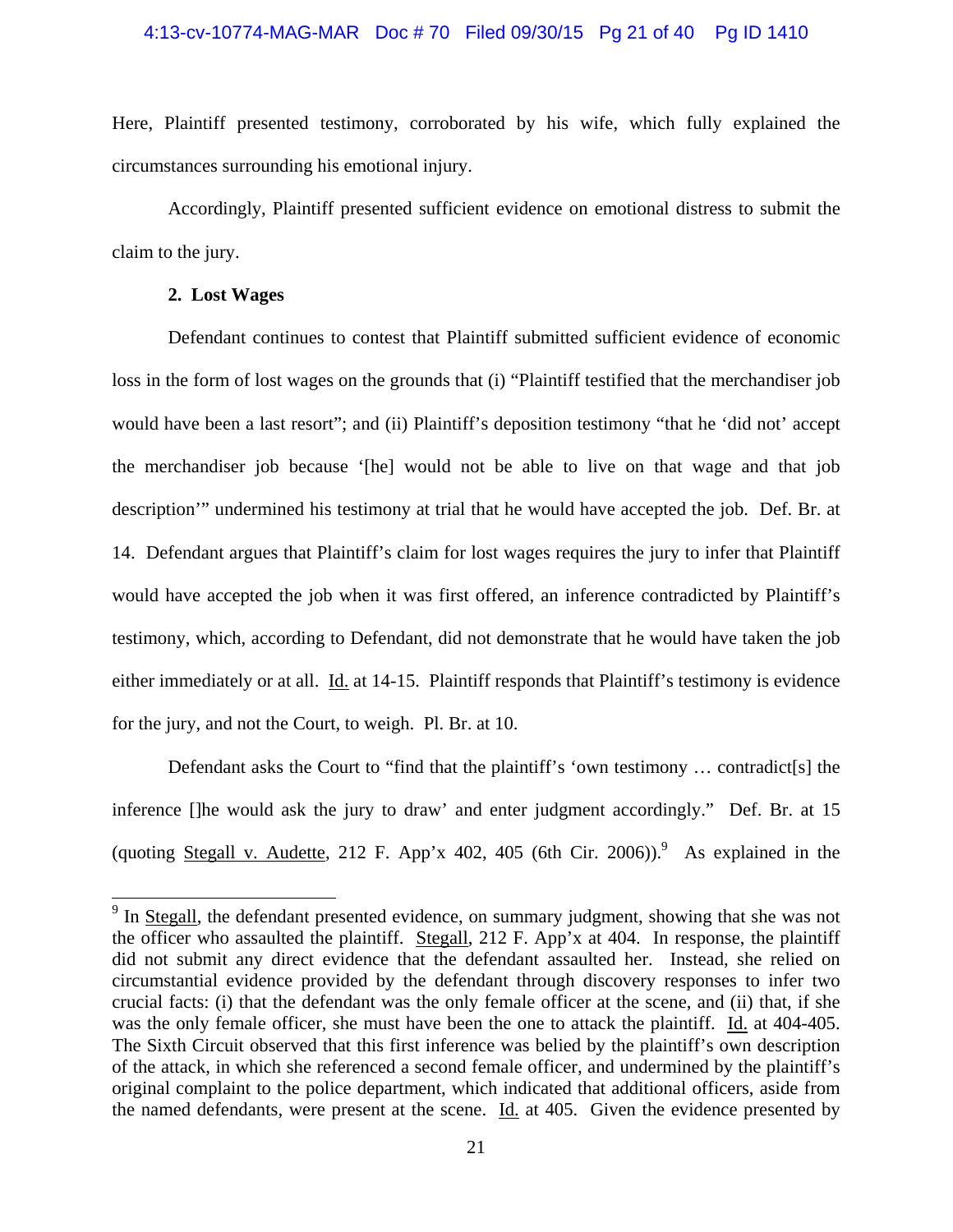# 4:13-cv-10774-MAG-MAR Doc # 70 Filed 09/30/15 Pg 22 of 40 Pg ID 1411

Court's prior decision, however, Plaintiff affirmatively testified that he would have accepted the merchandiser position with GLWS during the transition of ownership. Smith, 76 F. Supp. 3d at 667. This is direct evidence on Plaintiff's claim for lost wages, and far from contradicting the inference that he would have accepted the position, it supports it. To the extent that Plaintiff's testimonial evidence may be contradicted by or undermined by other evidence in the record, weighing that evidence or evaluating Plaintiff's credibility is a task for the jury, not this Court. Moreover, the jury could conclude that Plaintiff suffered some form of economic damages from the loss of work, even if not for the full six weeks. To conclude that Plaintiff would not have accepted the merchandiser position at all, and, therefore, that he is not entitled to economic damages from wage loss, would substitute the opinion of this Court for that of the jury's. This the Court cannot do.

For all of these reasons, Defendant's motion for judgment as a matter of law is denied.

# **III. DEFENDANT'S MOTION FOR NEW TRIAL AND/OR REMITTITUR**

A new trial is required under Rule 59, "only 'when a jury has reached a seriously erroneous result as evidenced by [ ] (1) the verdict being against the weight of the evidence; (2) the damages being excessive; or (3) the trial being unfair to the moving party in some fashion, i.e., the proceedings being influenced by prejudice or bias.'" Mike's Train House, Inc. v. Lionel, L.L.C., 472 F.3d 398, 405 (6th Cir. 2006) (quoting Holmes v. City of Massillon, 78 F.3d 1041, 1045-1046 (6th Cir. 1996)). To protect a litigant's Seventh Amendment right to a jury trial, the Sixth Circuit has cautioned judges against supplanting a jury's determination of the facts and credibility of the witnesses with his or her own opinion. Holmes, 78 F.3d at 1047. l

the defendant, in addition to the contradictions inherent in the plaintiff's own argument, the Sixth Circuit concluded that the inference that the named defendant had attacked the plaintiff was implausible. Id. However, in the present case, Plaintiff's case is not premised on any inference; it is based on his own direct testimony regarding whether he would have taken the merchandiser position.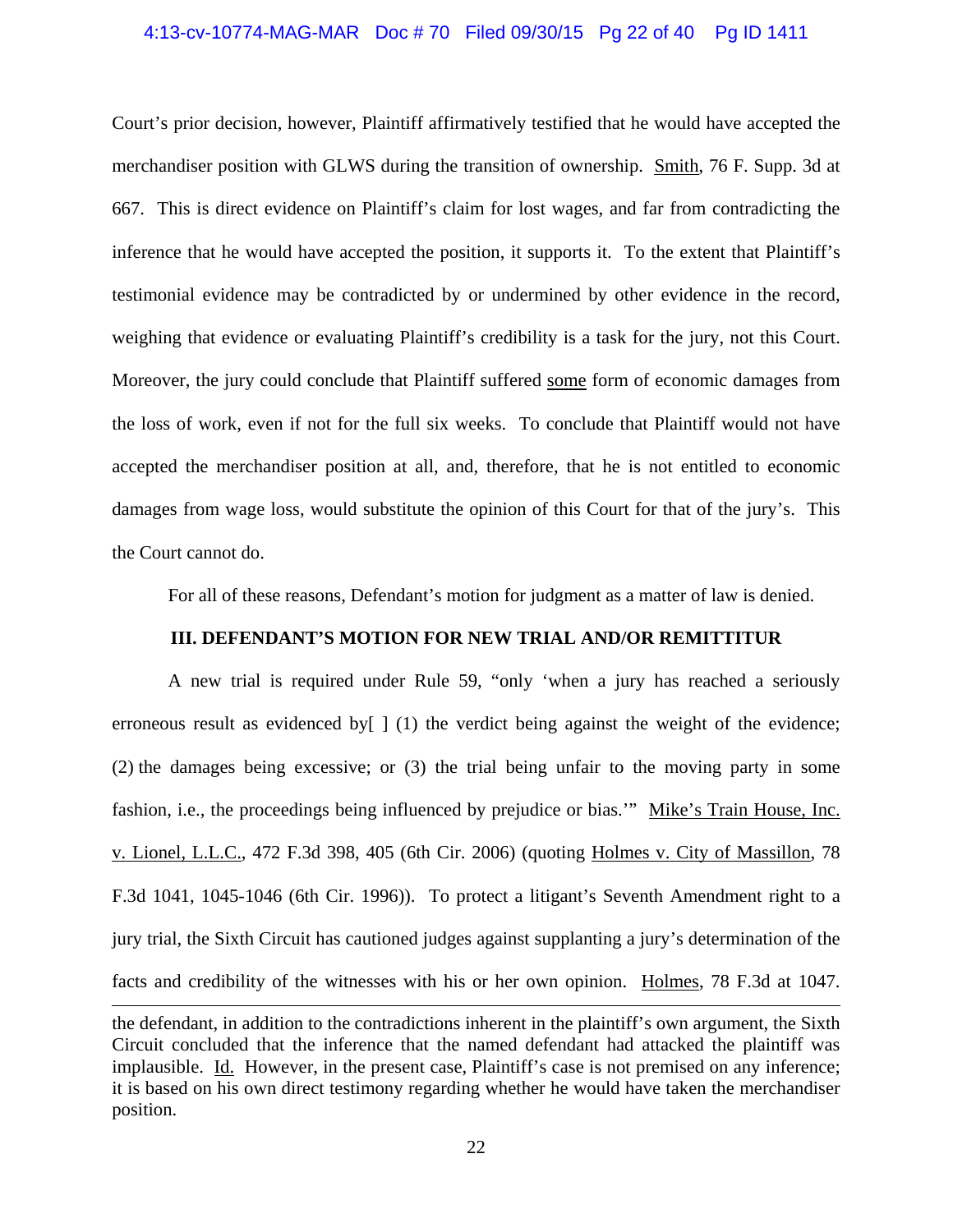# 4:13-cv-10774-MAG-MAR Doc # 70 Filed 09/30/15 Pg 23 of 40 Pg ID 1412

Accordingly, "the trial court should deny [a motion for a new trial] if the verdict is one that reasonably could be reached, regardless of whether the trial judge might have reached a different conclusion were he the trier of fact." Wayne v. Vill. of Sebring, 36 F.3d 517, 525 (6th Cir. 1994); Holmes, 78 F.3d at 1047-1048, 1048-1049 (collecting cases and concluding that if a reasonable juror could find for the plaintiff, a motion for new trial should be denied).

# **A. The Verdict Was Not Against the Weight of the Evidence**

Defendant asserts that it is entitled to a new trial on the grounds that the verdict was against the weight of the evidence. Def. Br. at 15. In support of its argument, Defendant relies on the same reasons set forth in its motion for judgment as a matter of law. Id.

 As described in detail above, and in this Court's Rule 50(a) decision, a jury could reasonably find that Defendant both negligently and recklessly failed to maintain reasonable procedures for assuring maximum possible accuracy of Plaintiff's consumer report, and that Plaintiff suffered emotional and economic injury as a result of the subsequent error. To conclude otherwise, on any of those points, would impermissibly usurp both the jury's role to consider all of the evidence presented and the inferences and conclusions that the jury drew from that evidence. Because a reasonable jury could have found for Plaintiff on the issues of negligence, recklessness, and damages, the Court denies Defendant's request for a new trial on the grounds that the verdict was against the weight of the evidence.

# **B. Excessiveness of Damages**

# **1. Compensatory Damages**

A motion for remittitur should be granted "only 'if the award clearly exceeds the amount which, under the evidence in the case was the maximum that a jury could reasonably find to be compensatory for the plaintiff's loss.'" Bickel v. Korean Air Lines Co., Ltd., 96 F.3d 151, 156

23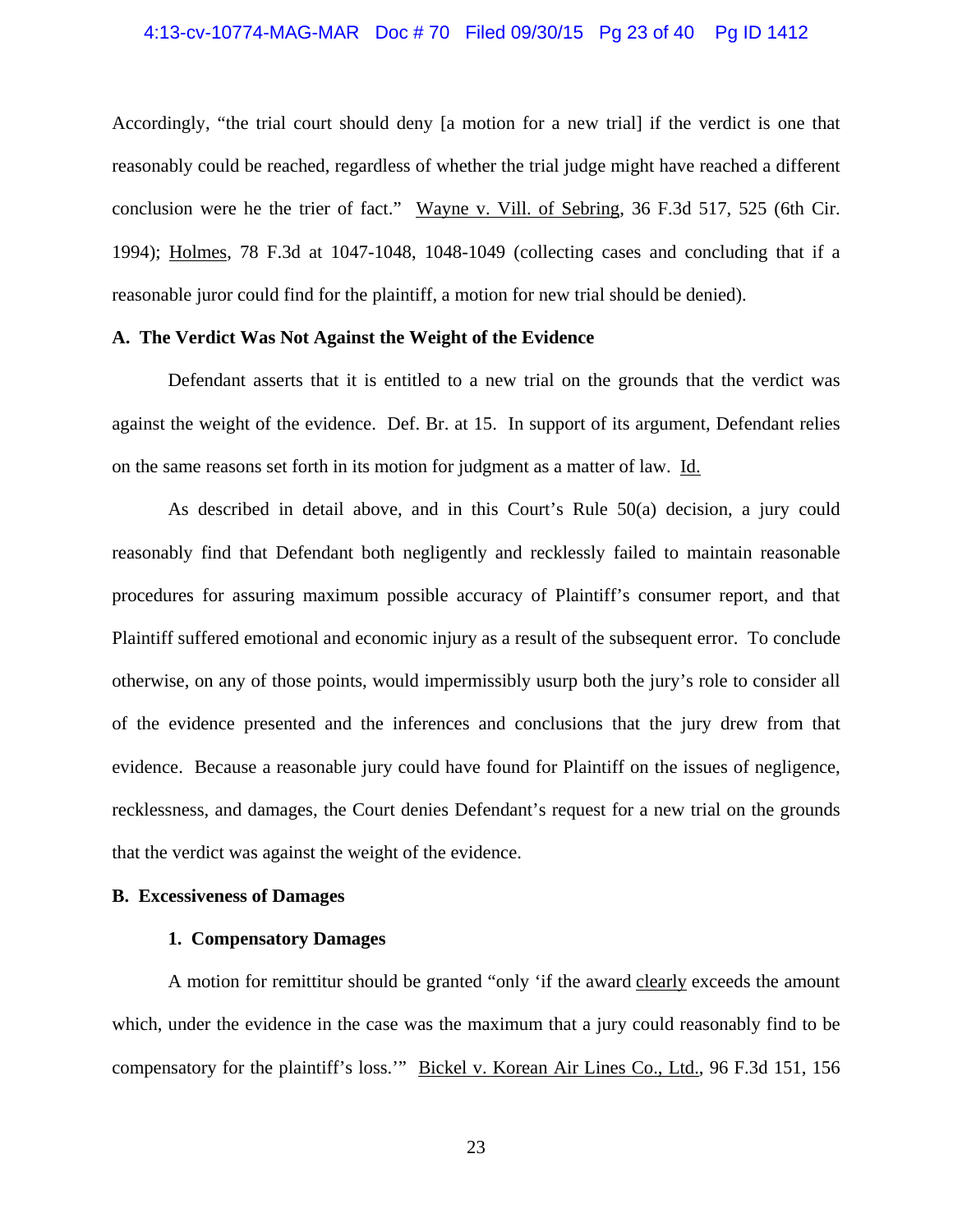## 4:13-cv-10774-MAG-MAR Doc # 70 Filed 09/30/15 Pg 24 of 40 Pg ID 1413

(6th Cir. 1996) (emphasis in original) (quoting In re Lewis, 845 F.2d 624, 635 (6th Cir. 1988)). Thus, "[a] trial court is within its discretion in remitting a verdict only when, after reviewing all the evidence in the light most favorable to the prevailing party, it is convinced that the verdict is clearly excessive; resulted from passion, bias, or prejudice; or is so excessive or inadequate as to shock the conscience of the court." Am. Trim, L.L.C. v. Oracle Corp., 383 F.3d 462, 475 (6th Cir. 2004).

 Defendant argues that the jury's award for emotional distress, approximately \$70,000, greatly exceeds amounts awarded in other cases, especially considering that Defendant corrected the error within 30 days. Def. Br. at 15-16. According to Defendant, awards greater than \$25,000 have been found appropriate only where a plaintiff made repeated attempts, without success, to correct an erroneous report, but here Plaintiff's report was promptly corrected and he ultimately received the job he desired. Id. at 16 (citing cases). Plaintiff dismisses the cases on which Defendant relies as outdated, and states that the current verdict is both consistent with the evidence presented and not out of line with more recent jury awards for emotional distress under FCRA. Pl. Br. at 11-12. Defendant maintains that those larger awards are predicated on FCRA plaintiffs who have repeatedly tried and failed to correct a report. Def. Reply at 4.

 The jury awarded Plaintiff \$75,000 in compensatory damages. Although the jury instructions recited three categories of damages, the verdict form did not allocate the amount of damages among the three categories. At most, \$2,640 can be attributed to economic loss, per the parties' stipulation at trial, leaving \$72,360 attributable to emotional distress and/or harm to reputation. There is no specific argument that the verdict amount "shocks the conscience," nor does Defendant contend it was the product of a mistake, or that it arose out of passion, prejudice, or bias. Rather, Defendant appears to argue, by reference to other FCRA cases, that the award is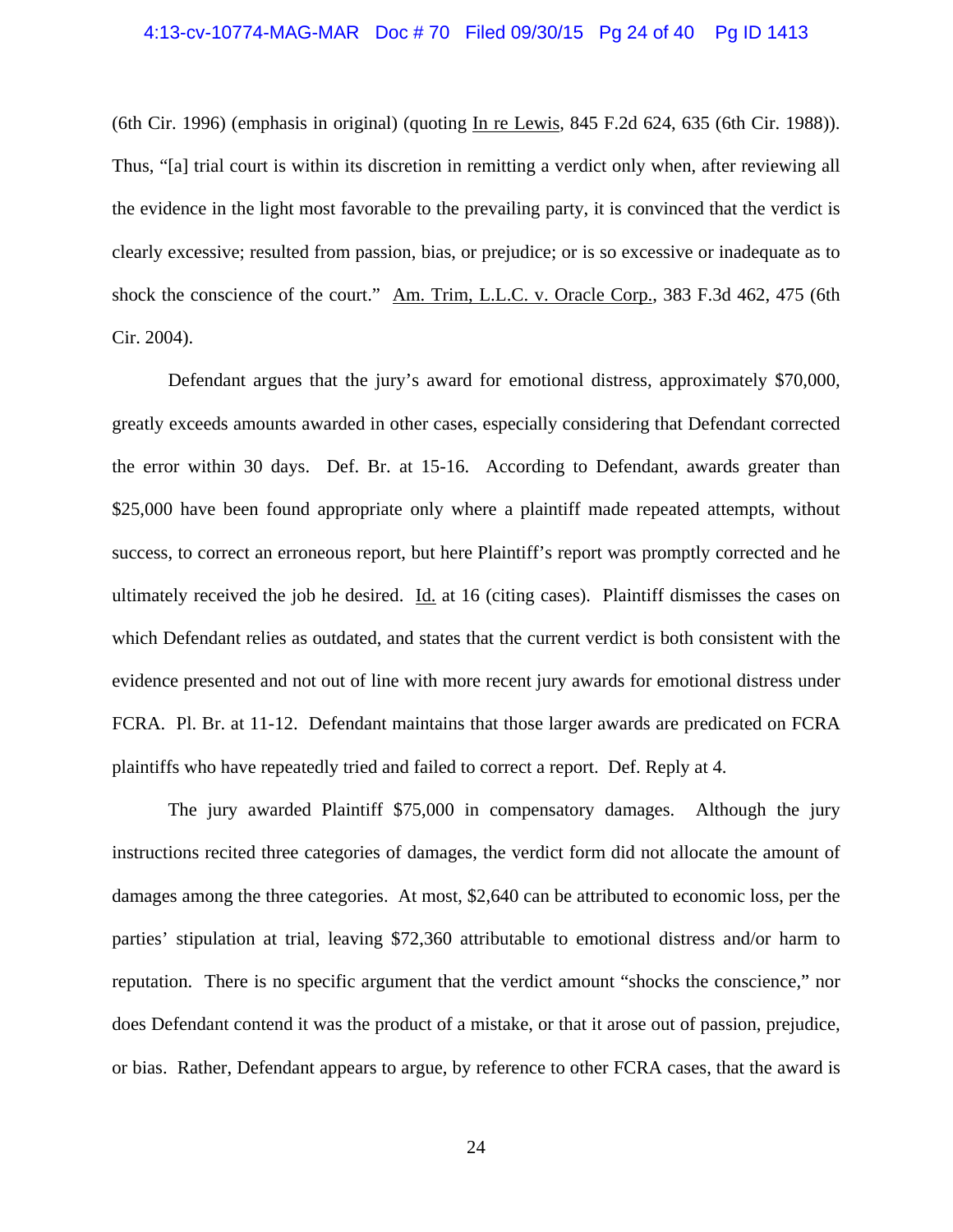# 4:13-cv-10774-MAG-MAR Doc # 70 Filed 09/30/15 Pg 25 of 40 Pg ID 1414

beyond the range supported by the evidence presented at trial. Notably, Defendant does not offer a number that it believes is more appropriate, although it hints that anything over \$25,000 is excessive. Def. Br. at 16.

 The Sixth Circuit's decision in Bach I provides guidance on this point. The Court's Rule 50(a) decision identified certain shared features between the plaintiff in Bach I and Plaintiff here. See Smith, 76 F. Supp. 3d at 667-668. For instance, the plaintiff in Bach I was vulnerable due to her health and recent stroke, which may have exacerbated her emotional distress; here, the Smith family was financially vulnerable, which greatly exacerbated the emotional distress felt by Plaintiff. Id. Additionally, Plaintiff testified that he felt depressed about how he was going to make a living and his inability to provide for his family, and that he was ashamed for having to borrow money to make ends meet, which accorded with the Bach I plaintiff's testimony of feeling ashamed, desperate, and embarrassed. Id. Plaintiff and his wife also testified to the effect of the incident on their marriage, calling that time period the most stressful they had experienced to date. Id. at 668. The evidence regarding emotional distress among the two cases appear to be similar in certain respects, and in Bach I the Sixth Circuit upheld a \$400,000 emotional distress award — an amount significantly greater than what the jury awarded Plaintiff here. It is true, that the plaintiff in Bach I struggled to get her credit reports corrected for a year and a half, with multiple notices, letters, and calls to the defendant, some of which resulted in harassing behavior from the defendant in response, Bach I, 149 F. App'x at 356-358, but that distinction may simply justify the more than \$300,000 difference in the emotional distress award.

 Furthermore, the jury award does not seem excessive in light of other cases identified by Plaintiff. For example, in Sloane v. Equifax Information Services, LLC, 510 F.3d 495, 498-499, 503-504, 507 (4th Cir. 2007), the Fourth Circuit remitted an award for emotional distress to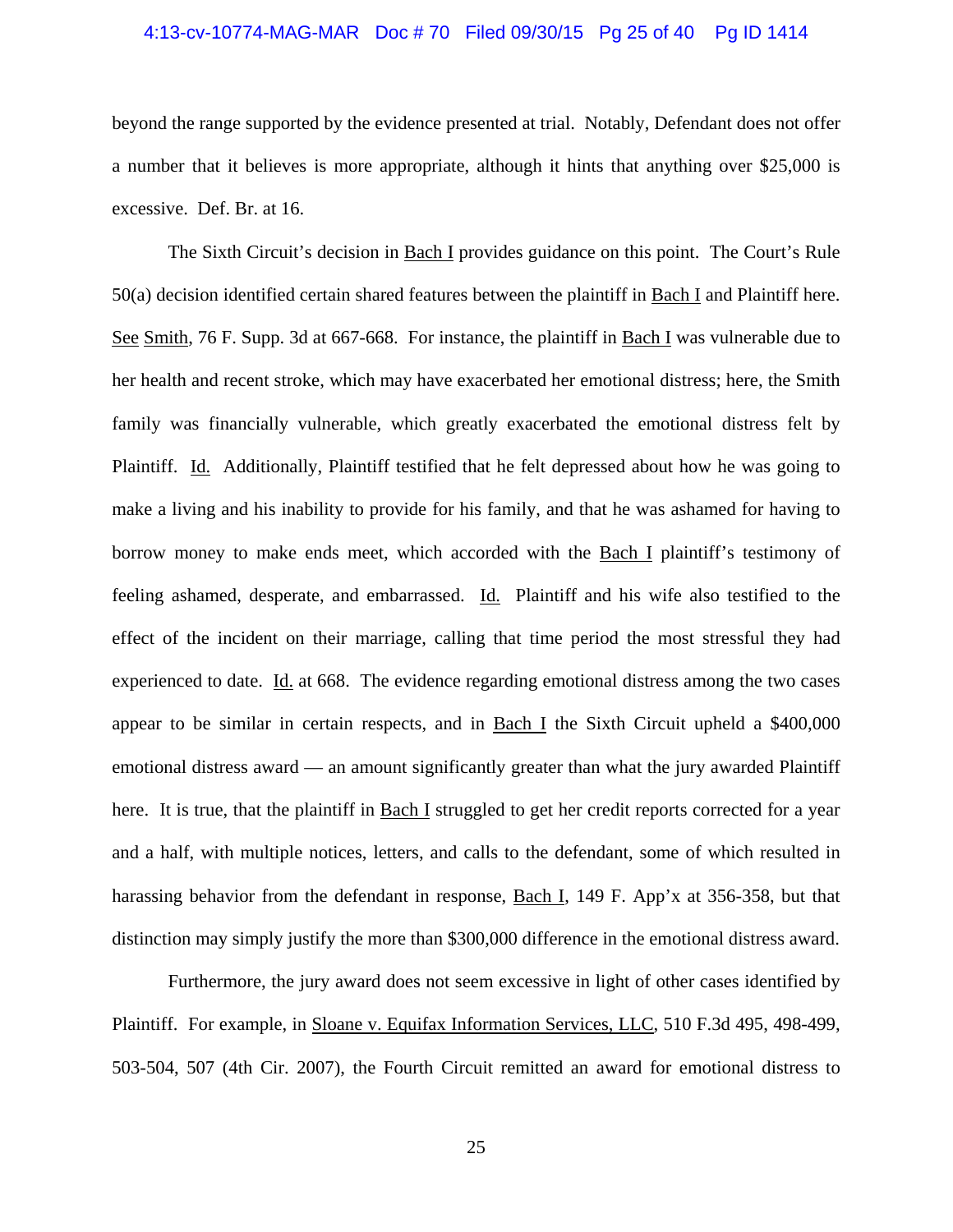# 4:13-cv-10774-MAG-MAR Doc # 70 Filed 09/30/15 Pg 26 of 40 Pg ID 1415

\$150,000 on the basis of specific and corroborated testimony as to the anxiety, humiliation, and anger the plaintiff felt as a result of the defendant's failure for 21 months to correct credit errors caused by identity theft; the physical symptoms she experienced as a result; and the impact of the errors on her marriage, including the contemplation of divorce. The award in Sloane exceeds Plaintiff's award by two times, but the plaintiff in Sloane suffered a great deal more distress over a significantly longer period. Moreover, the Fourth Circuit observed that more recent FCRA cases involving "isolated or accidental reporting errors," "suggests that approved awards more typically range between \$20,000 and \$75,000." Id. at 505.

 The Third Circuit upheld a \$50,000 emotional distress award on the basis that the plaintiff "suffered severe anxiety, fear, distress, and embarrassment," experienced loss of sleep requiring medication, frequent crying spells out of frustration, weight loss, and stress due to an erroneous notation that her name appeared on a list of suspected terrorists. Cortez v. Trans Union, LLC, 617 F.3d 688, 719 (3d Cir. 2010). As a result of the misinformation, the plaintiff's application for automobile financing was delayed several hours; the defendant failed to remove the notation for approximately 18 months, causing the plaintiff to have to explain the mistake in attempting to lease an apartment. Cortez v. Trans Union, LLC, No. 05-cv-05684-JF, 2007 WL 2702945, at \*1-2 (E.D. Pa. Sept. 13, 2007).

 The Tenth Circuit has upheld a \$61,500 award arising from testimony "that the credit report incident is a continuing cause of emotional distress, and that the improper request for the report caused serious and continuing problems in [the plaintiff's] marriage, due to his initial misunderstanding about his wife's role in the request, his wife's resignation from defendant and subsequent unsatisfactory employment, and separations occasioned by his wife's seeking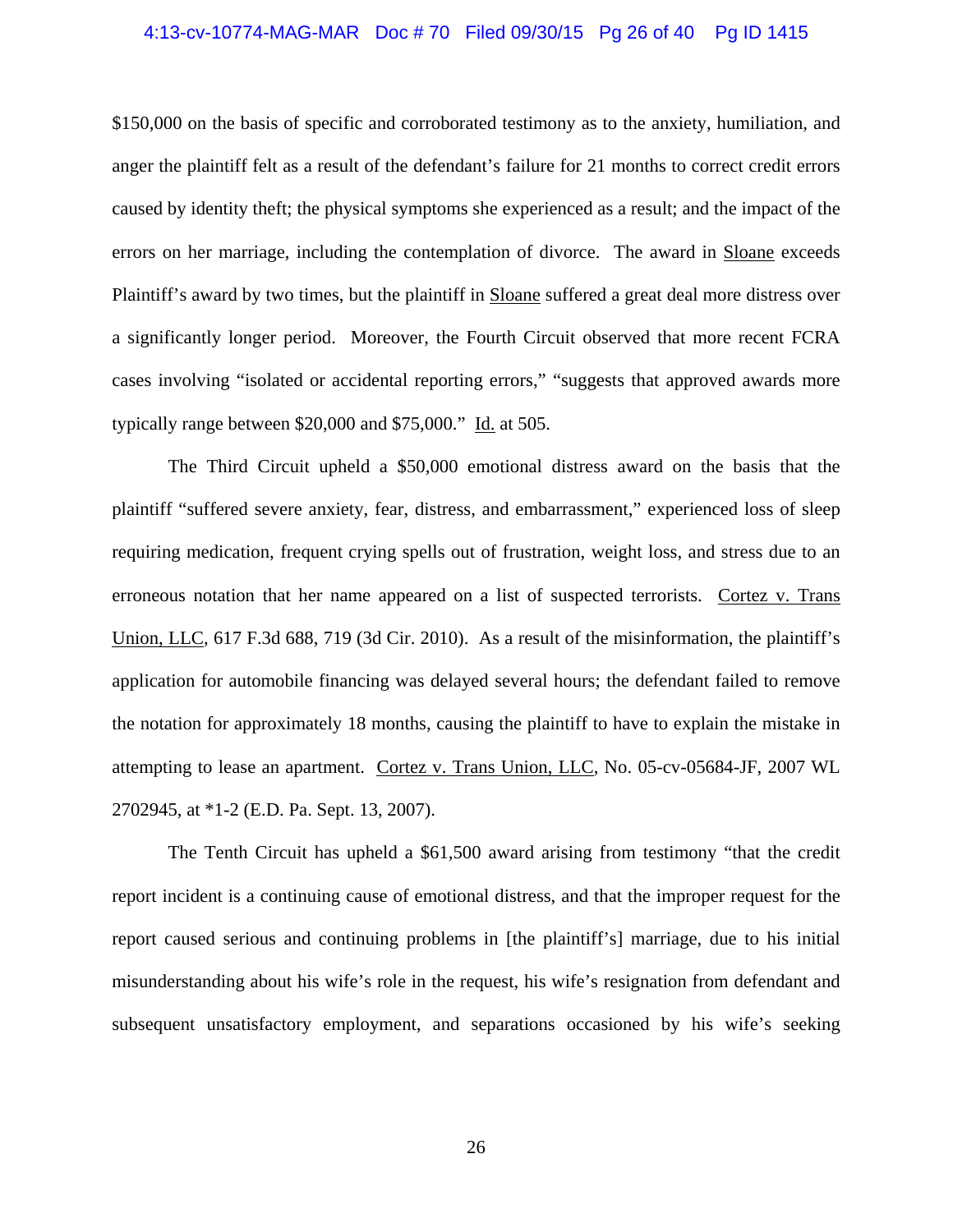# 4:13-cv-10774-MAG-MAR Doc # 70 Filed 09/30/15 Pg 27 of 40 Pg ID 1416

employment elsewhere." Zamora v. Valley Fed. Sav. & Loan Ass'n of Grand Junction, 811 F.2d 1368, 1371 (10th Cir. 1987).

 The jury's award is further on par with a case in this circuit, Boris v. Choicepoint Services., Inc., 249 F. Supp. 2d 851 (W.D. Ky. 2003). There the court determined that a jury could find damages for emotional distress as high as \$75,000, based on testimony from the plaintiff and her co-workers regarding the plaintiff's "worry, stress, anxiety, loss of sleep, and anger," including testimony that the plaintiff cried or was otherwise unable to function properly at work due to inaccurate information regarding past insurance claims on the plaintiff's claims report that persisted for approximately a year and a half. Id. at 855, 859-860, 860-861. Yet another court in this circuit remitted a \$2,000,000 jury award to \$50,000 based on the "plaintiffs' testimony of worry, stress, anxiety, loss of sleep and expense in bringing litigation." Anderson v. Conwood Co., 34 F. Supp. 2d 650, 655-656 (W.D. Tenn. 1999).

 In contrast, other courts have found emotional distress to warrant somewhat smaller awards. The Fifth Circuit remitted damages from \$100,000 to \$25,000 on the basis of testimony "that [the plaintiff] was embarrassed and humiliated about the credit denials from several retail stores," which resulted in "a substantial measure of temporary public humiliation." Pinner v. Schmidt, 805 F.2d 1258, 1265 (5th Cir. 1986). Another, slightly more recent, Fifth Circuit case upheld a \$30,000 award on the basis that the plaintiff experienced a "terrific shock" when discovering his poor credit rating, that he was denied credit from retail stores on three different occasions, and that he had suffered "considerable embarrassment" in having to explain his credit problems to various business associates and creditors; the inaccuracies persisted for over a year. Stevenson v. TRW Inc., 987 F.2d 288, 297 (5th Cir. 1993).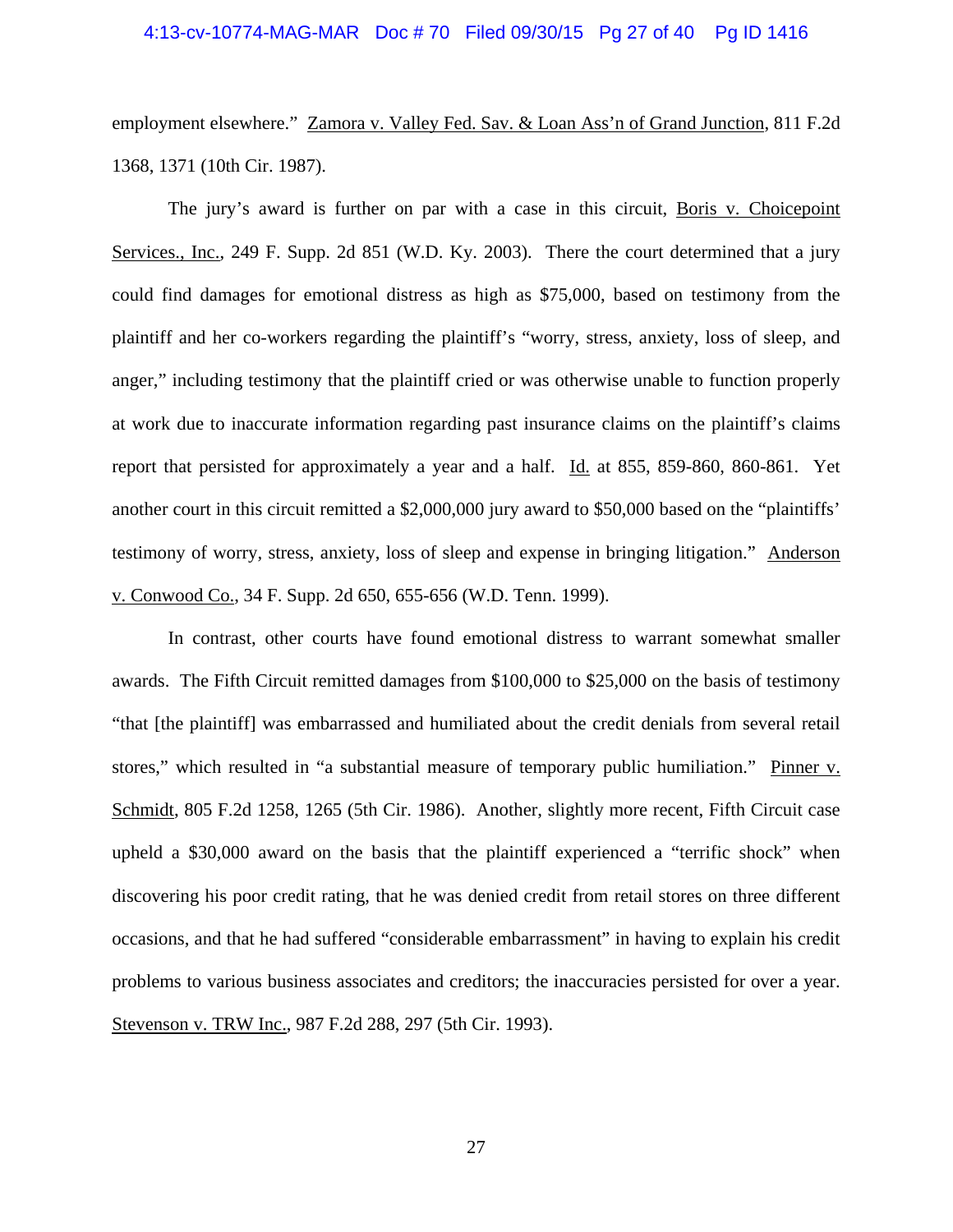# 4:13-cv-10774-MAG-MAR Doc # 70 Filed 09/30/15 Pg 28 of 40 Pg ID 1417

 Plaintiff's distress was not inconsiderable. After submitting his information for a background check in connection with an application for employment under a new employer, Plaintiff received notice of criminal convictions associated with his name on a report submitted to that employer. On the basis of that report, GLWS withdrew Plaintiff's offer of employment and affirmatively told him that he would need to address the issue with Defendant. Plaintiff did so, but did not know whether the error would be fixed, and, even if it was fixed, whether there would be a job available for him at that time. Plaintiff testified that he sought out employment elsewhere to no avail. Plaintiff and his wife testified to the impact the loss of income had on their family finances, their marriage, and Plaintiff's well-being. They identified concrete and practical concerns associated with the loss of income, including unpaid bills, and Plaintiff spoke with emotion about his embarrassment at having to ask his family for help. All of this supports an award for emotional damages. And while an award of \$72,000 is certainly generous, and may sit on the high end of what would be appropriate under these circumstances, it is not significantly greater than what other courts have deemed appropriate when faced with similar, if not lesser, stressors.

For instance, while the repeated denial of credit may be embarrassing or difficult to explain, and certainly repeated and fruitless efforts to fix a single mistake can cause significant frustration, such distress is different in kind and degree than when a reporting error jeopardizes a plaintiff's ability to make important bill payments or become eligible for a job opportunity, or when the error begins to negatively affect something as personal as one's marriage. Accordingly, the Court places less weight on cases such as Pinner and Stevenson, and more weight on cases such as Sloane and Zamora. Furthermore, the Court does not believe the present award to be incongruous with FCRA awards in this circuit as evidenced by Bach I, Boris, and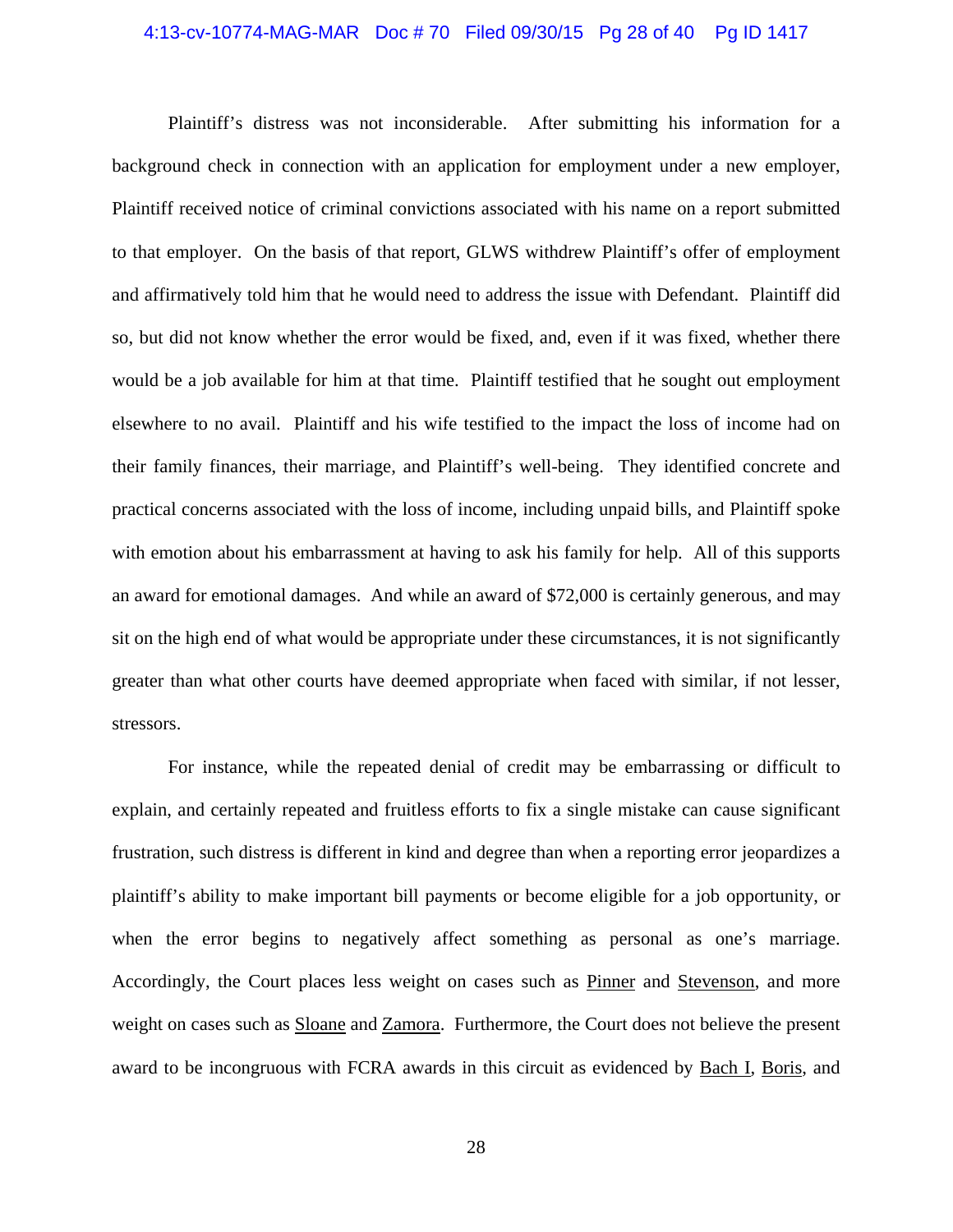# 4:13-cv-10774-MAG-MAR Doc # 70 Filed 09/30/15 Pg 29 of 40 Pg ID 1418

Anderson, particularly given the nature of the alleged injuries and supporting testimony, and the sums involved.

As such, the Court cannot say the verdict was excessive and declines to interfere in the jury's calculation of Plaintiff's intangible harm. Defendant's request for remittitur of the emotional distress award is denied.

# **2. Punitive Damages**

Defendant submits that, even if the evidence were to support a finding of willfulness, the jury's punitive damages award was excessive under the well-known factors set forth for assessing the constitutionality of punitive damages. Def. Br. at 17. The Court agrees.

Three guideposts govern the evaluation of the jury's \$300,000 punitive damages award: (i) the degree of reprehensibility; (ii) the disparity between the harm, or potential harm, and the punitive damages award; and (iii) the difference between the amount awarded and civil penalties authorized or imposed in comparable cases. BMW of N. Am., Inc. v. Gore, 517 U.S. 559, 574- 575 (1996). The Court addresses each guidepost in turn.

# **i. Reprehensibility**

"[T]he most important indicium of the reasonableness of a punitive damages award is the degree of reprehensibility of the defendant's conduct." Gore, 517 U.S. at 575. To that end, the Court should consider whether: "the harm caused was physical as opposed to economic; the tortious conduct evinced an indifference to or a reckless disregard of the health or safety of others; the target of the conduct had financial vulnerability; the conduct involved repeated actions or was an isolated incident; and the harm was the result of intentional malice, trickery, or deceit, or mere accident." State Farm Mut. Auto. Ins. Co. v. Campbell, 538 U.S. 408, 419 (2003).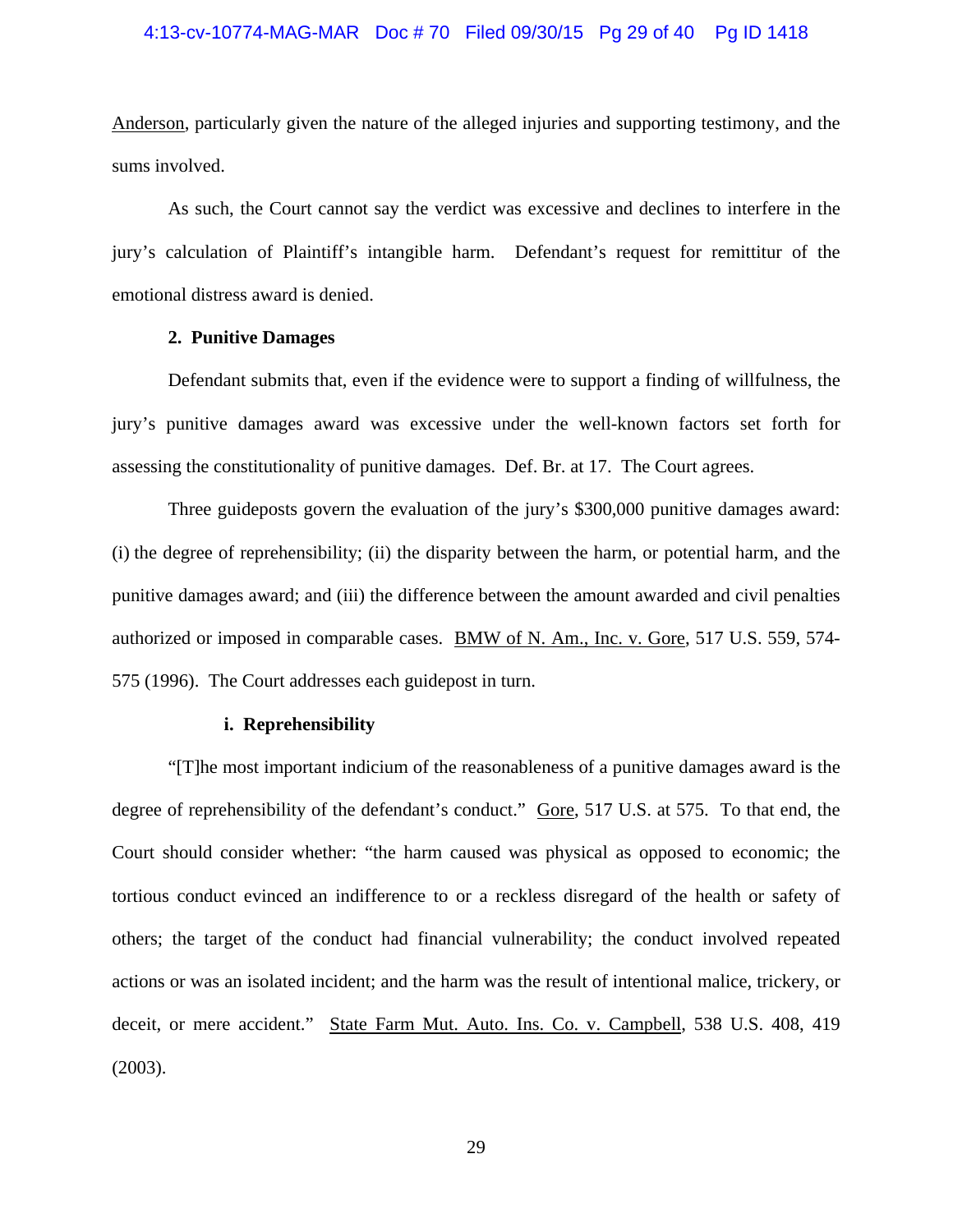# 4:13-cv-10774-MAG-MAR Doc # 70 Filed 09/30/15 Pg 30 of 40 Pg ID 1419

Defendant asserts that its conduct could not be considered reprehensible, because only one of the five State Farm factors is established: Plaintiff's financial vulnerability. Def. Br. at 18-19.

In response, Plaintiff argues generally, without breaking down Defendant's conduct according to the five listed factors, that Defendant's conduct was reprehensible, because Defendant was on notice of its responsibility to assure maximum possible accuracy of consumer reports and of the precise error that occurred here, but failed to implement a policy or practice to address those errors. Pl. Br. at 15-17. Plaintiff further argues that the five-factor State Farm analysis is not a good match for FCRA cases. Id. at 17-18. Specifically, Plaintiff suggests that the first two factors should carry very little weight in the FCRA context, because a FCRA plaintiff's injury will almost always be economic in nature, and that the final factor, as it relates to malice, should also be discounted, because willful FCRA violations do not require malicious intent. Id. at 18. Plaintiff also argues that the reprehensibility factors are adequately satisfied here, and even if not all met, the absence of all five merely renders an award suspect, but not necessarily unconstitutional. Id. at 19-20.<sup>10</sup>

 $\overline{a}$ 

 $10$  In its reply, Defendant makes a bald statement that the Supreme Court's decision in Safeco stands for the proposition that "punitive damages can only be awarded in FCRA cases if the defendant had notice, via an agency opinion, or an appellate decision, that its procedures were unreasonable," and that Plaintiff has failed to cite to any such authority indicating that Defendant's procedures were unreasonable. Def. Reply at 6. As discussed earlier, the lack of authoritative guidance was simply one factor the Supreme Court considered in determining whether a CRA's interpretation of the law was unreasonable; it was not a necessary condition for a finding of recklessness. Furthermore, as numerous courts have discussed, whether a defendant used reasonable procedures is overwhelmingly a question for a jury. As a result, there are likely to be few court opinions setting forth what exactly is reasonable and what is not. Given the lack of authoritative court guidance on what is unreasonable, Defendant's theory would rarely permit a CRA to be liable for punitive damages because there is simply unlikely to be an authoritative court opinion directly on point, or one that speaks to Defendant's precise procedures to put Defendant on the requisite notice.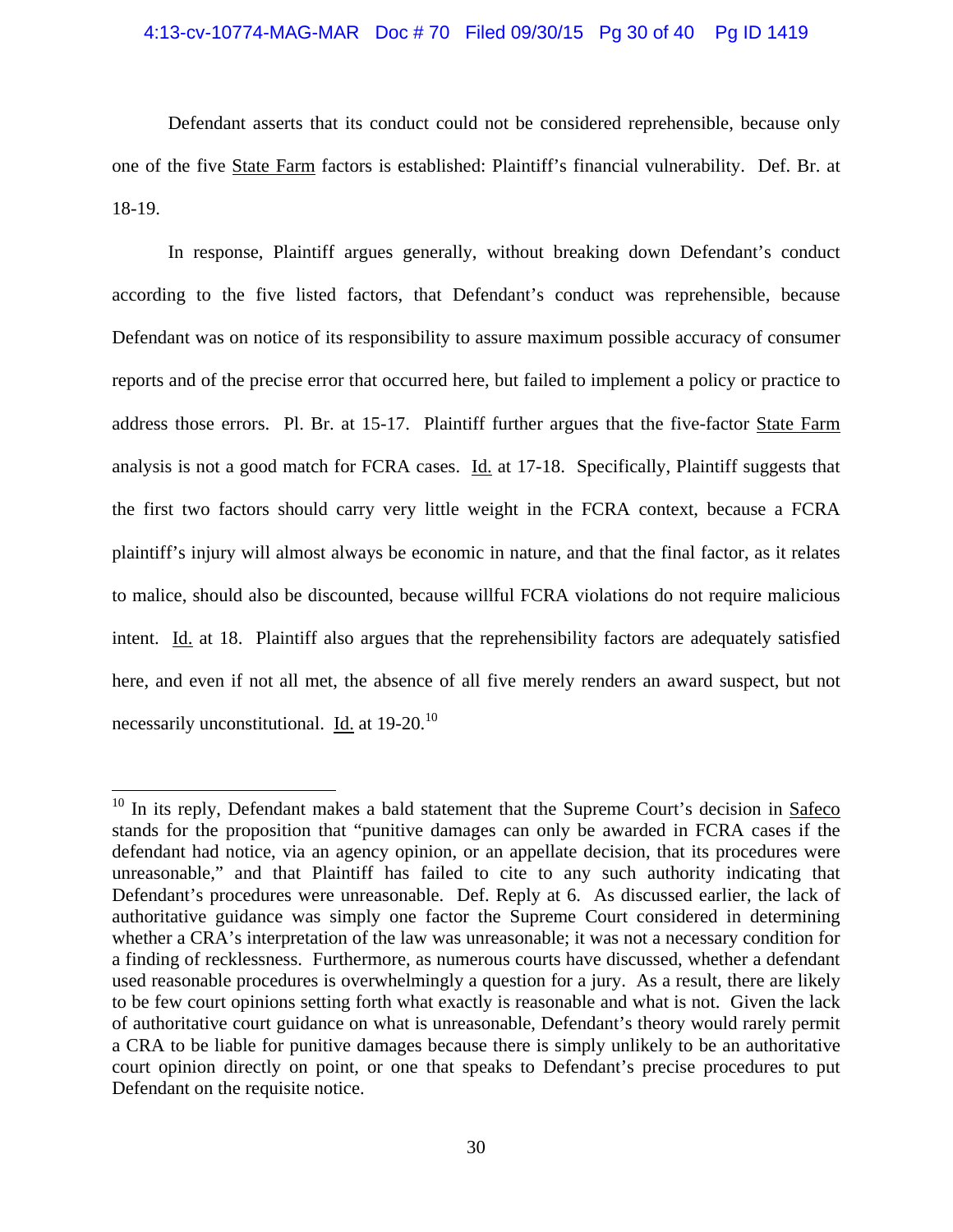# 4:13-cv-10774-MAG-MAR Doc # 70 Filed 09/30/15 Pg 31 of 40 Pg ID 1420

While Plaintiff may believe that the **State Farm** factors are ill-suited to FCRA cases, the Sixth Circuit disagrees. In evaluating the constitutionality of the punitive damages award in Bach I, the Sixth Circuit expressly used the framework set forth in State Farm. Bach I, 149 F. App'x at  $364-366$ <sup>11</sup>. The Court will follow suit, and agrees that only one of the five reprehensibility factors — Plaintiff's financial vulnerability — is satisfied here. No physical harm occurred, and the conduct did not evince a reckless disregard for the health and safety of others.

There is also no evidence that the error committed here has occurred on a widespread scale. Indeed, the only evidence offered on this point is approximately 768 disputes across four states where consumers alleged that a criminal record belonging to another person appeared on their background report, and approximately ten lawsuits against Defendant claiming that inaccurate information was placed on a consumer background report. See Tr. Vol. 3 55:22-61:10 (Dkt. 48). However, there is no evidence that these other disputes were the result of the same unreasonable conduct at issue here. While the evidence shows that a certain number of disputes regarding allegedly erroneous criminal backgrounds were lodged with Defendant, there is no information as to whether these disputes were meritorious. And even if meritorious, there is no indication that these misidentifications were the result of insufficient information about the consumer, i.e., lack of middle name, or whether there was an internal inconsistency within that

 $\overline{a}$ 

 $11$  Moreover, the decision on which Plaintiff principally relies in urging the Court to reject or discount the five-factor analysis explicitly states that Bach I's "reasoning appears to be soundly applicable to FCRA cases where both compensatory and punitive damages have been awarded by a jury," and distinguished the case before it on the grounds that the plaintiff had only been awarded low-end statutory damages. Saunders v. Equifax Info. Servs., L.L.C., 469 F. Supp. 2d 343, 354 (E.D. Va. 2007) (emphasis in original), aff'd, Saunders v. Branch Banking & Trust Co. of Va., 526 F.3d 142 (4th Cir. 2008). Here, both compensatory and punitive damages were awarded.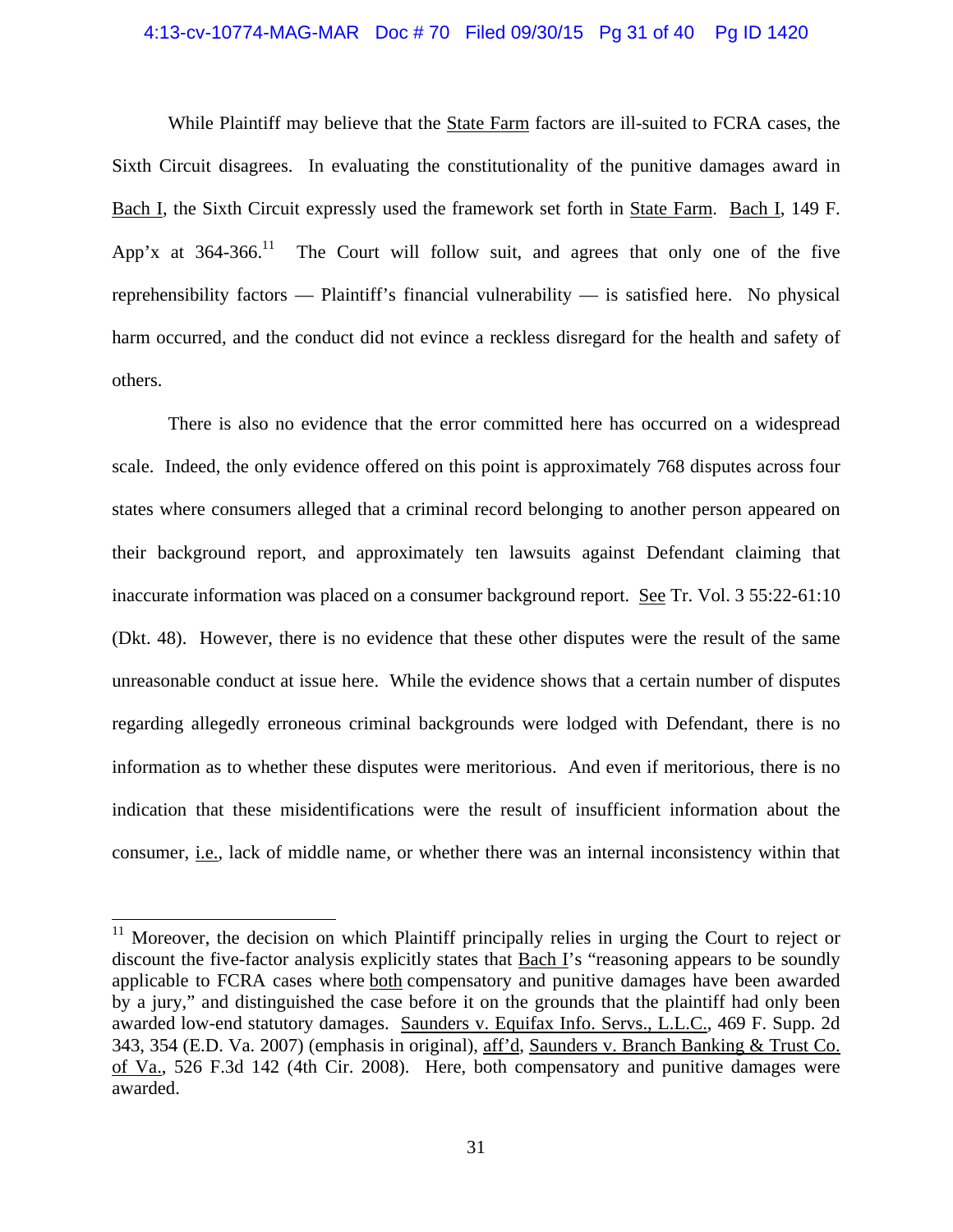# 4:13-cv-10774-MAG-MAR Doc # 70 Filed 09/30/15 Pg 32 of 40 Pg ID 1421

consumer's background report that might have suggested the criminal history was erroneous or otherwise suspect.

And finally, the fifth and final factor — whether the conduct was the product of intentional malice — is not met. While a reasonable jury could find Defendant's conduct to be negligent or reckless, there is no evidence that Defendant acted out of intentional malice, trickery, or deceit.

Therefore, the first guidepost weighs in favor of reducing the punitive damages award.

# **ii. Disparity between the harm suffered and the size of the punitive damages award**

Punitive damages "must bear a 'reasonable relationship' to compensatory damages." Gore, 517 U.S. at 580. Accordingly, courts look to "whether there is a reasonable relationship between the punitive damages award and the harm likely to result from the defendant's conduct as well as the harm that actually has occurred." Id. at 581 (quoting TXO Prod. Corp. v. Alliance Resources Corp., 509 U.S. 443, 460 (1993)). While the Supreme Court has been reluctant "to impose a bright-line ratio which a punitive damages award cannot exceed," it has observed that "few awards exceeding a single-digit ratio between punitive and compensatory damages, to a significant degree, will satisfy due process." State Farm, 538 U.S. at 424-425. Indeed, a punitive damages award four times greater than the compensatory award — the ratio between the two awards in this case — "might be close to the line of constitutional impropriety." Id. at 425. Moreover, courts should be wary of substantial compensatory damages that likely contain a punitive component, as is often the case with emotional-distress awards. See id. at 426; Bach v. First Union Nat'l Bank (Bach II), 486 F.3d 150, 154 (6th Cir. 2007); Bridgeport Music, Inc. v. Justin Combs Pub., 507 F.3d 470, 489 (6th Cir. 2007). In those circumstances, an even lesser ratio may be appropriate. State Farm, 538 U.S. at 425-426.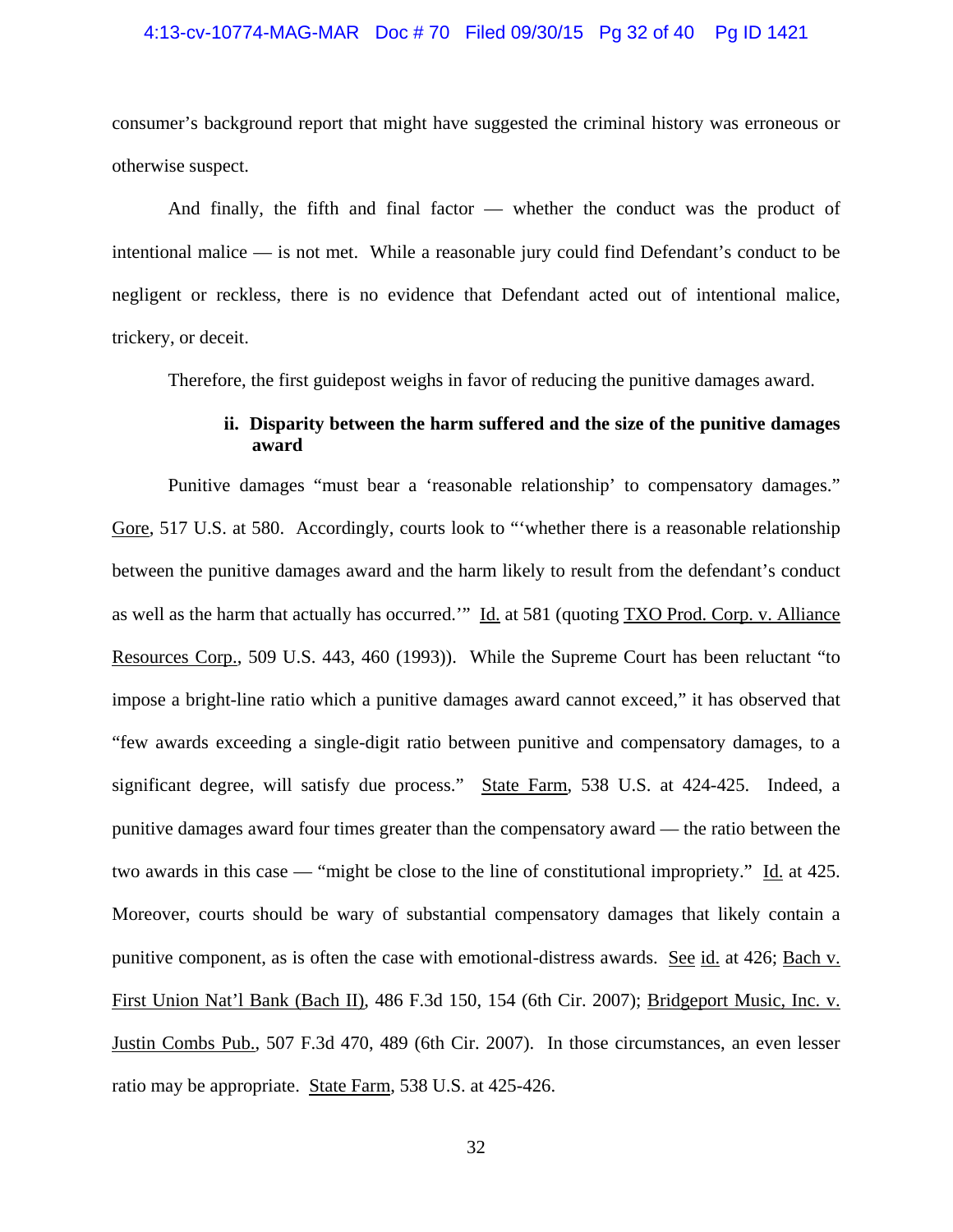# 4:13-cv-10774-MAG-MAR Doc # 70 Filed 09/30/15 Pg 33 of 40 Pg ID 1422

Where reprehensibility is low and compensatory damages are substantial, the Sixth Circuit has generally found a 1:1 or 2:1 ratio to be the upper limit. Bach II, 486 F.3d at 156-157 (settling on a 1:1 ratio where plaintiff was awarded \$400,000 in compensatory damages and only one reprehensibility factor was present); Bridgeport Music, 507 F.3d at 487-490 (holding 2:1 or 1:1 ratio was all that due process tolerated where \$366,939 in compensatory damages was awarded and one reprehensibility factor was present); Clark v. Chrysler Corp., 436 F.3d 594, 606-609 (6th Cir. 2006) (concluding a 2:1 ratio was appropriate where \$235,629 was awarded in compensatory damages and one reprehensibility factor was present).

Here, Plaintiff was awarded \$75,000 in compensatory damages — not an insubstantial sum. See Arnold v. Wilder, 657 F.3d 353, 372 (6th Cir. 2011) (\$57,400 in compensatory damages not a nominal amount). Importantly, almost the entirety of that amount can be attributed to emotional distress and/or reputational harm, thus the compensatory damages award already encompasses what the Supreme Court and Sixth Circuit have described as a punitive element. Therefore, in light of the low reprehensibility of Defendant's conduct, as well as the amount and the nature of the compensatory damages award, the Court concludes that a 2:1 ratio is the outer bounds of what is constitutionally permissible in this case.

While Plaintiff cites to a number of out-of-circuit cases affirming much higher ratios, the Court does not find those cases to be persuasive. In many of those cases, the compensatory damages were nominal, or significantly smaller, warranting higher ratios. Pl. Br. at 20 (citing cases involving compensatory amounts of \$1, \$2,000, and \$4,000).

Moreover, Plaintiff is wrong in arguing that the Court could, and should, add mandatory attorney fees and costs to compensatory damages when undertaking a comparison with punitive damages. First, the court in the case on which Plaintiff relies acknowledged the "conceptual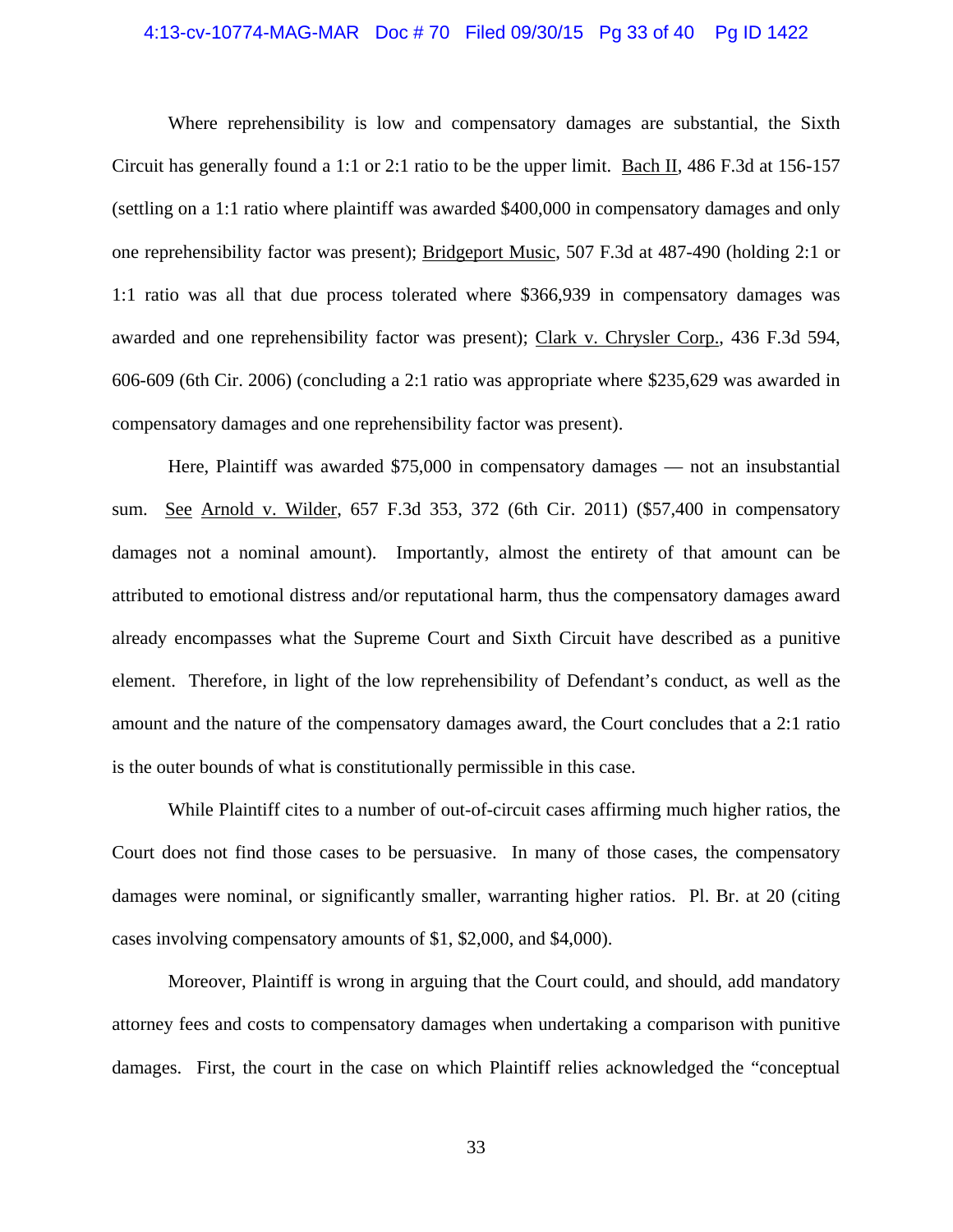# 4:13-cv-10774-MAG-MAR Doc # 70 Filed 09/30/15 Pg 34 of 40 Pg ID 1423

difficulty" that the comparison created. Willow Inn, Inc. v. Pub'l Serv. Mut. Ins. Co., 399 F.3d 224, 235 (3d Cir. 2005). Second, the court theorized in that case — where the insurer in bad faith unreasonably delayed settlement — that "attorney fees and costs awarded . . . is the proper term to compare to the punitive damages award for ratio purposes," because the promise of attorney fees is the mechanism that permits parties to secure counsel and bring actions to vindicate the type of dilatory conduct at issue. Id. at 235-236. Here, FCRA permits both actual — in the form of economic and emotional distress — and punitive damages. Actual damages fairly represent the harm suffered, or likely to have resulted, from the defendant's conduct, and are readily available for comparison purposes; thus, no valid purpose is served by including attorney fees into the calculations.

# **iii. Sanctions for comparable misconduct**

The third guidepost looks toward civil or criminal penalties for comparable misconduct, because legislative judgments as to the type and amount of sanctions for the conduct at issue should be given "substantial deference." Gore, 517 U.S. at 583. The Sixth Circuit has noted that the maximum civil penalty the Federal Trade Commission could seek for each knowing violation of FCRA was not applicable to private actions brought by individual citizens, making this final guidepost "not particularly helpful in assessing the constitutionality of the punitive damage[s] award." Bach I, 149 F. App'x at 367.

Thus, the Court relies on the first two guideposts in finding that a 2:1 ratio  $-$  i.e., a punitive damages award of \$150,000 — is the outer bounds of what is constitutionally permissible in this case.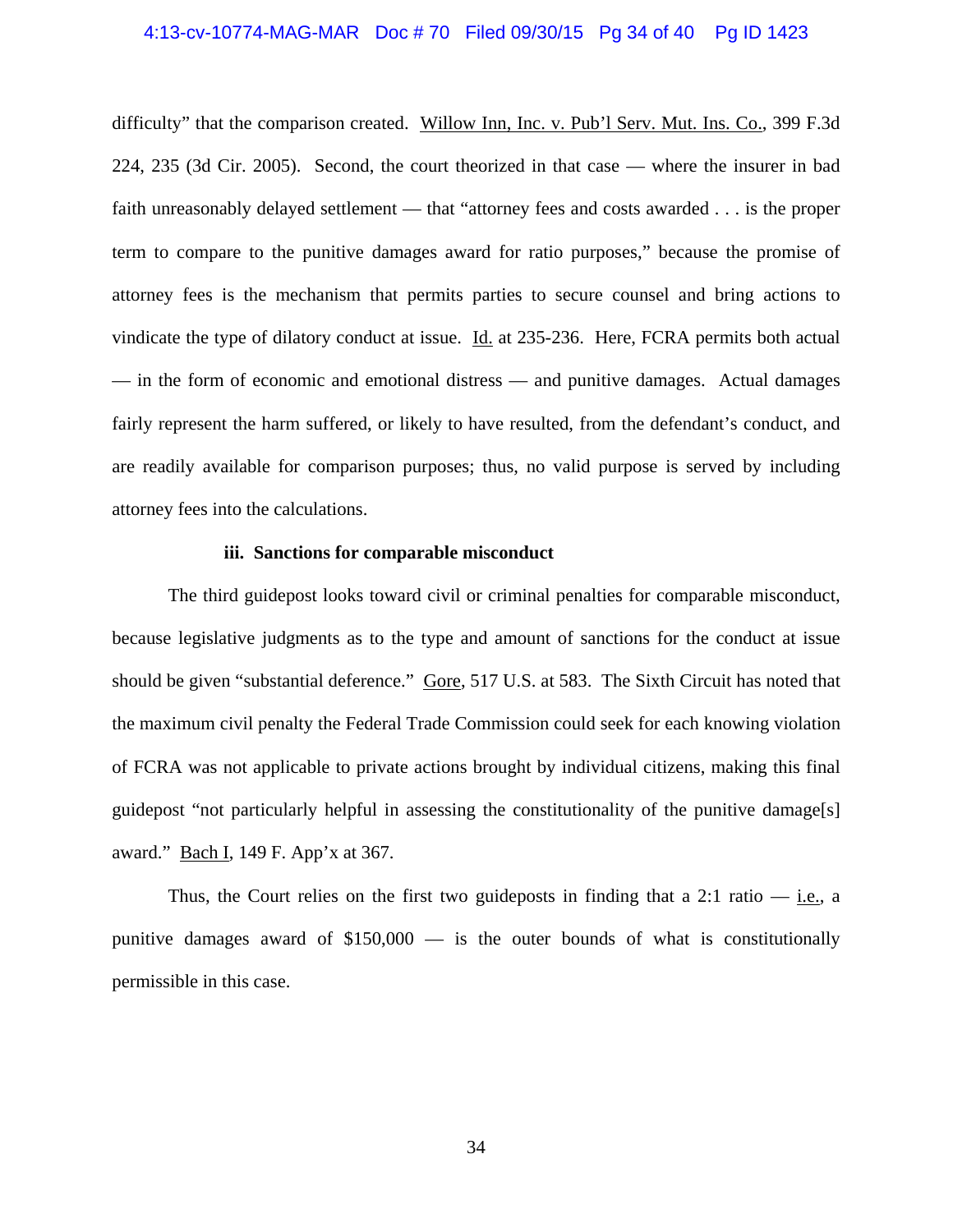# **iv. Appropriate relief**

Regarding the appropriate relief in these circumstances, Plaintiff points to a distinction between a request for a constitutional reduction of punitive damages and a request for remittitur of punitive damages. Pl. Br. at 12-13. Plaintiff asserts that Defendant has raised only a constitutional challenge to the punitive damages award and, accordingly, no remittitur is possible here, just a constitutional reduction. Id. at 12-14. In reply, Defendant relies on the Sixth Circuit's failure to distinguish between the two in Bach I, and thus argues that this Court may not draw such a distinction. Def. Reply at 5.

Other courts have drawn the distinction described by Plaintiff, and the Court finds the reasoning underlying that distinction persuasive. For example, the Eleventh Circuit observed the difference between reducing a jury's verdict on the grounds that the verdict is unsupported amounting to judicial review of a jury's factual determination — and reducing a punitive damages award on the grounds that it is prohibited by the Constitution — a legal analysis that does not undermine a jury's factual findings. Johansen v. Combustion Eng'g, 170 F.3d 1320, 1331 (11th Cir. 1999). The Johansen court explained that because the Seventh Amendment prohibits courts from reexamining a jury's determination of the facts, a plaintiff's consent is required for remitting a jury award; in the absence of consent, a court can only exercise its inherent power to order a new trial. Id. at 1328-1329. Indeed, a plaintiff must be given the option of a new trial in lieu of a remittitur. Hetzel v. Prince William Cnty., Va., 523 U.S. 208, 211 (1998) (per curiam). However, nothing prohibits a court from reexamining a jury's verdict for errors of law, and a court has both an obligation and the power to do so. Johansen, 170 F.3d at 1330. Accordingly, the Eleventh Circuit concluded that, upon determining the constitutional limit of a punitive damages award, the court may enter judgment, as a matter of law, for that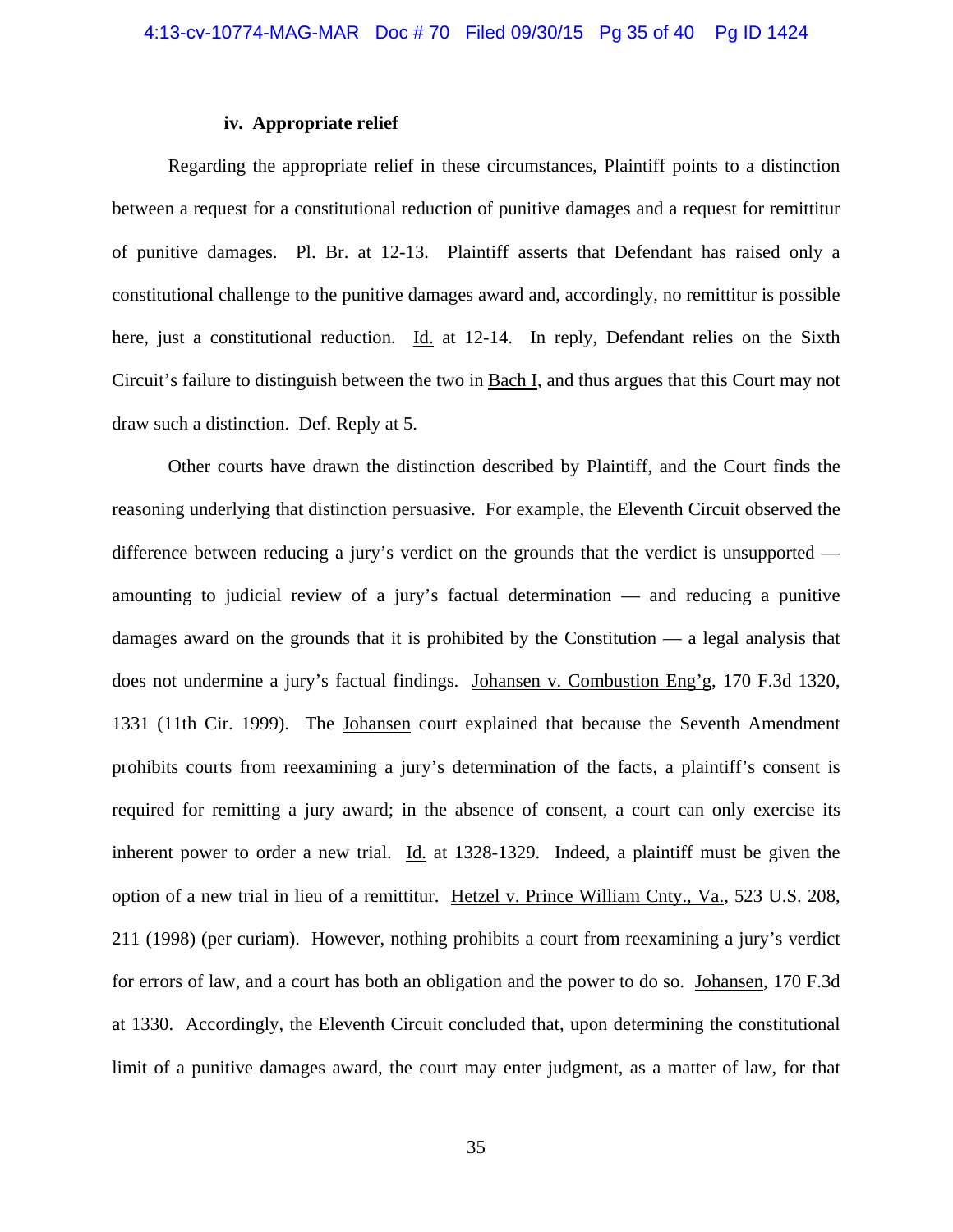# 4:13-cv-10774-MAG-MAR Doc # 70 Filed 09/30/15 Pg 36 of 40 Pg ID 1425

amount, without offering the option of a new trial. Id. at 1331-1332. The Johansen court further observed that a new trial would serve no purpose, because a new jury could not enter a punitive award higher than what the court had already determined was constitutionally permissible. Id. at 1332 n.19.

The Court recognizes that the Sixth Circuit in Bach I did not draw this distinction, but neither did it undertake any substantive analysis of this issue. See Bach I, 149 F. App'x at 367. It also appears that there is no consistent practice among Sixth Circuit panels. See Arnold, 657 F.3d at 372 (modifying punitive damages award and directing entry of judgment in accordance); Morgan v. New York Life Ins. Co., 559 F.3d 425, 443 (6th Cir. 2009) (vacating punitive damages award as unconstitutionally excessive with instructions to enter an order of remittitur on remand); Bridgeport Music, 507 F.3d at 490 (remanding for remittitur of punitive damages or a new trial); Clark, 436 F.3d at 608-609 (remanding for entry of a reduced award, conditioned on the plaintiff's acceptance, or a new trial); Romanski v. Detroit Entm't, L.L.C., 428 F.3d 629, 650 (6th Cir. 2005) (remanding with instructions to give plaintiff option of remitted punitive damages award or new trial).

In the absence of clear guidance from the Sixth Circuit, the Court adopts the Eleventh Circuit's approach. Because the Court agrees with Plaintiff that Defendant has raised only a constitutional argument, it will enter a modified judgment to reflect the reduction in punitive damages. See Cummings Inc. v. BP Prods. N. Am., Inc., 648 F. Supp. 2d 969, 987 n.7 (M.D. Tenn. 2009) (adopting the Eleventh Circuit's approach and entering judgment reducing punitive damages award). This approach corrects the legal error contained in the jury's verdict and avoids a new trial on damages, which would serve no purpose.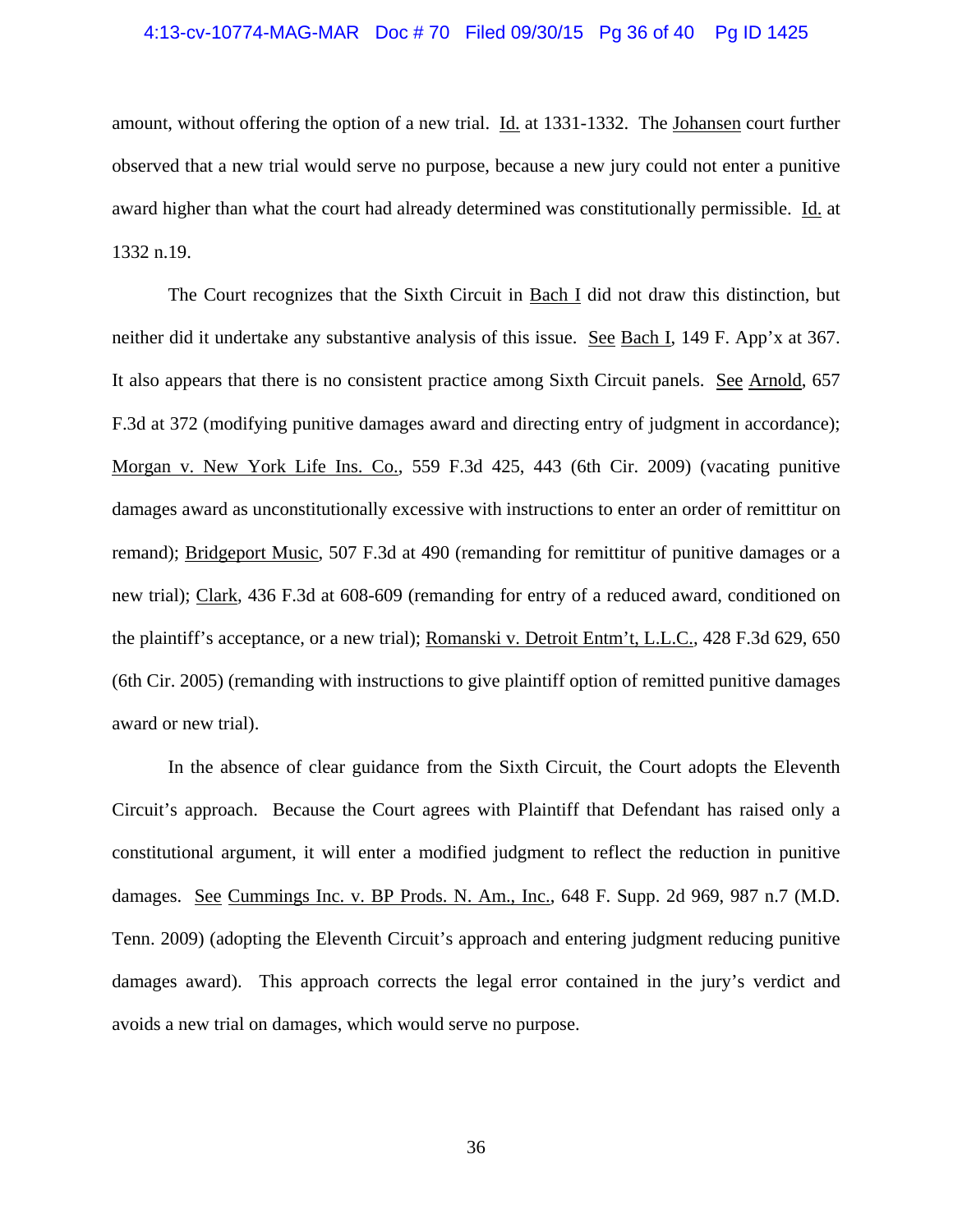Therefore, the Court will reduce the jury's award of punitive damages to twice the amount of compensatory damages and enter a modified judgment that will include only \$150,000 for punitive damages.

# **3. Mistakes at Trial**

Finally, Defendant alleges that, to the extent the jury's verdict was not supported by

sufficient evidence, was contrary to the weight of the evidence, or was otherwise excessive, it

was due to the following purported mistakes at trial:

- The Court failed to include a statement that emotional distress is easy to manufacture in the jury instructions, which would have deterred the jury from returning excessive and unsupported awards.
- The Court included a jury instruction regarding a CRA's ability to disclaim liability in fine print, which prejudiced Defendant by suggesting that Plaintiff's background report contained improper language.
- The Court rejected Defendant's proposed verdict form which would have asked the jury to determine first whether Defendant followed reasonable procedures; a failure which led the jury to assume that Defendant failed to follow reasonable procedures.
- Plaintiff repeatedly asserted that Defendant did not use his social security number in preparing Plaintiff's report, when Defendant did, in fact, use Plaintiff's social security number to exclude records containing a different social security number. This mischaracterization of the evidence was an attempt "to persuade the jury that [Defendant's] alleged failure to do a seemingly obvious thing (use a social security number to avoid inaccuracies) was not just negligent, but reckless."

Def. Br. at 20-21. Plaintiff asserts that Defendant failed to provide any legal or factual development in support of its contentions, and that there is no reason to conclude any of the alleged mistakes are grounds for a new trial. Pl. Br. at 24 n.15. Other than to cursorily repeat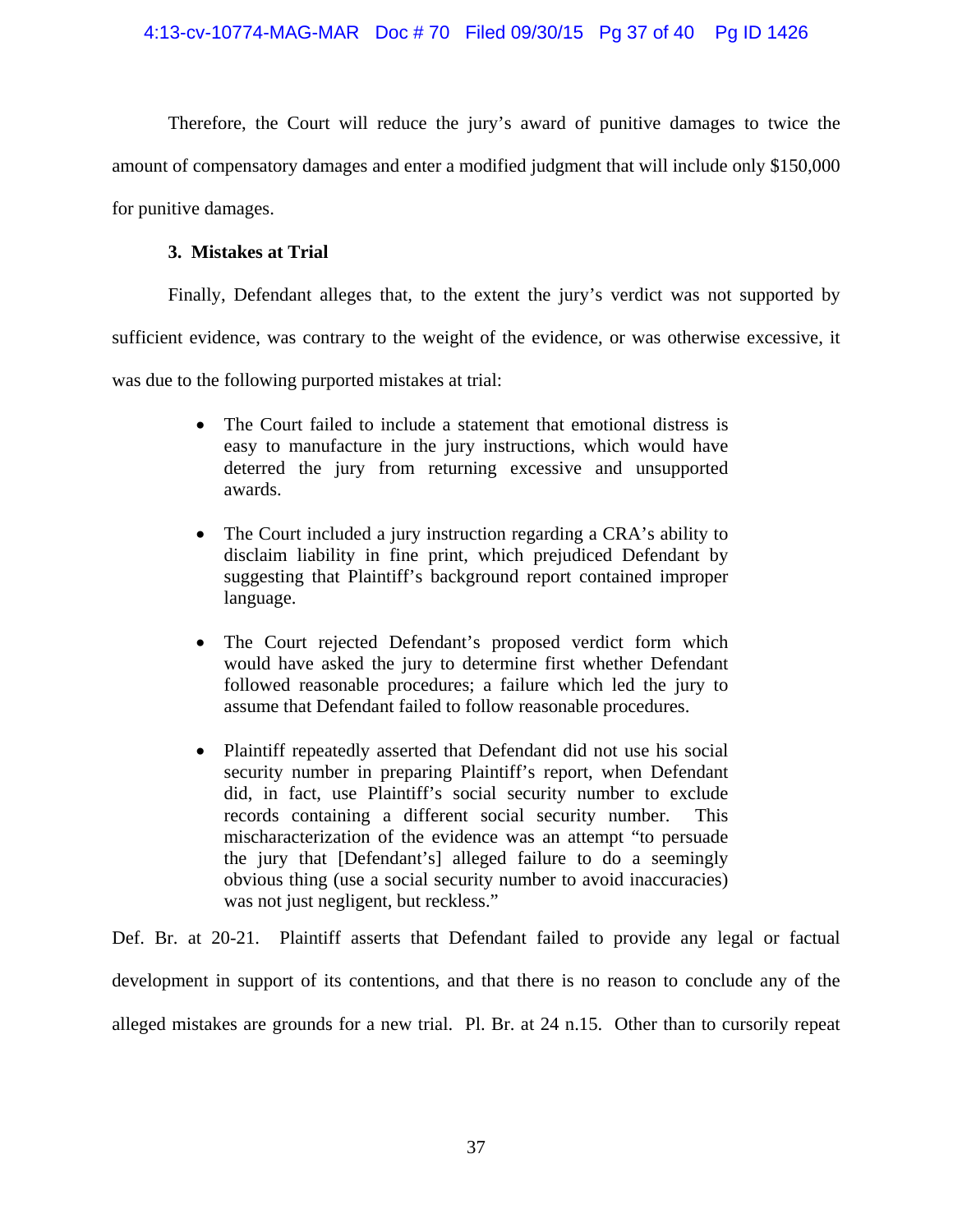## 4:13-cv-10774-MAG-MAR Doc # 70 Filed 09/30/15 Pg 38 of 40 Pg ID 1427

some of its earlier assertions, see, e.g., Def. Reply at 2 n.1, 4, Defendant does not return to these alleged mistakes in its reply.

 The Court agrees with Plaintiff that Defendant has failed to provide any factual development or legal authority as to why such mistakes warrant a new trial. McPherson v. Kelsey, 125 F.3d 989, 995-996 (6th Cir. 1997) ("[I]ssues adverted to in a perfunctory manner, unaccompanied by some effort at developed argumentation, are deemed waived. It is not sufficient for a party to mention a possible argument in the most skeletal way, leaving the court to . . . put flesh on its bones." (alterations in original)). These issues are deemed waived, and, in any case, lack merit.

First, the statement "emotional distress is easy to manufacture" is not a statement of the law. Defendant provides no authority in its brief indicating why it would be entitled to such an instruction, other than to summarily state that other courts in this circuit have approved and used it. However, while other courts in this circuit may have quoted the above language in an opinion, Defendant has not provided the Court with court decisions approving jury instructions with such statements. Moreover, such a statement is unnecessarily inflammatory, and may cause a jury to believe, on a basis other than its own independent evaluation of the credibility of the witnesses, that a plaintiff is fabricating his claim of emotional distress.

 Second, Defendant has provided no legal authority suggesting that a CRA can disclaim liability for errors on a report; thus there is no indication that the referenced jury instruction contains an inaccurate statement of the law. Cf. Eller v. Experian Info. Solutions, Inc., No. 09- CV-00040-WJM-KMT, 2011 WL 3365955, at \*8 (D. Colo. May 17, 2011) (CRA cannot "contract out of its statutory obligations by entering into settlement agreements with consumers."), report adopted on other grounds by 2011 WL 3365513 (D. Colo. Aug. 4, 2011).

38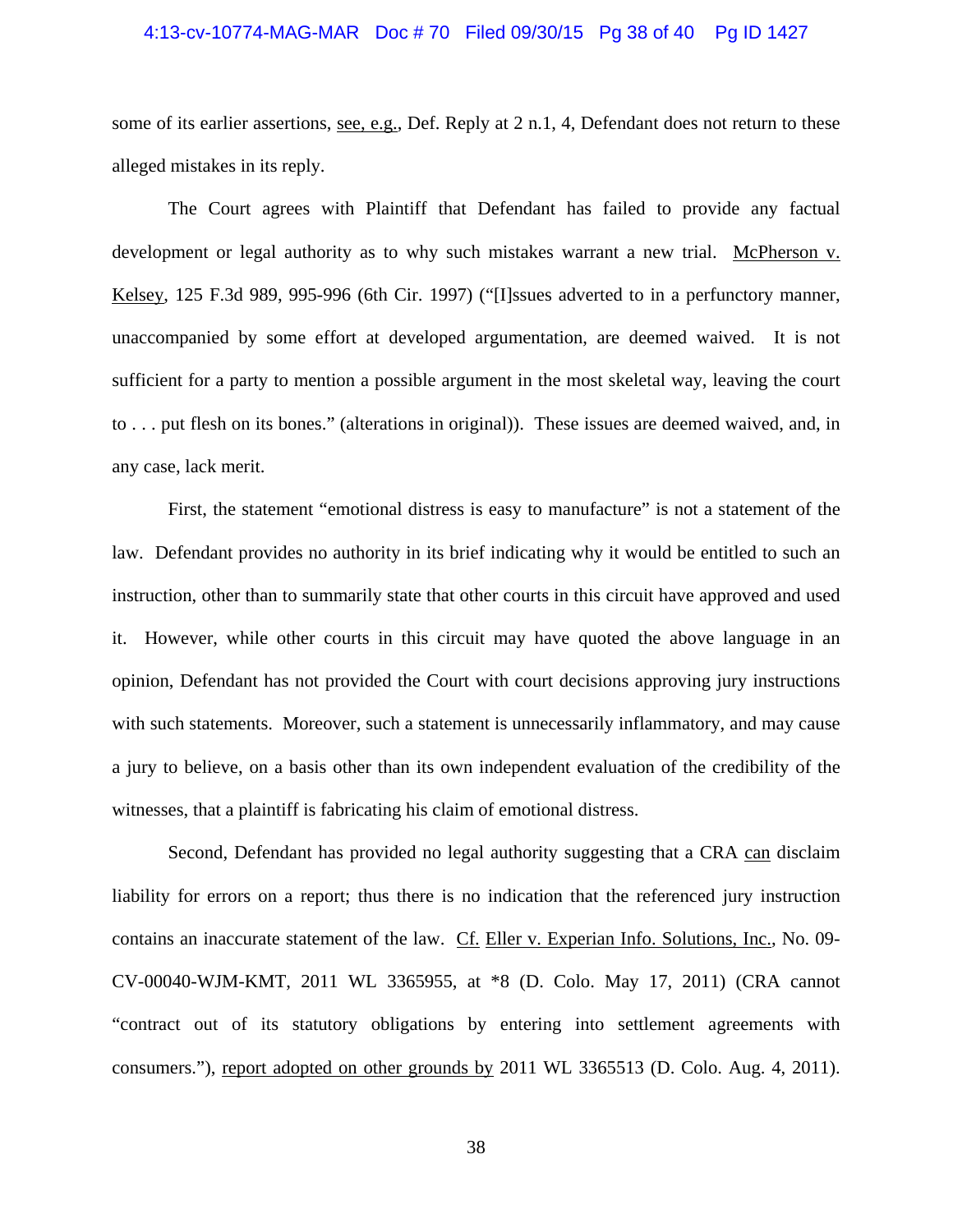# 4:13-cv-10774-MAG-MAR Doc # 70 Filed 09/30/15 Pg 39 of 40 Pg ID 1428

Furthermore, Defendant was the party that called attention to the disclaimer, which prompted Plaintiff's request to add the additional jury instruction. See Tr. Vol. 3 120:6-121:18 (counsel agreeing that Defendant solicited testimony with respect to the disclaimer contained in the report's fine print). Defendant does not explain how it can introduce evidence that it warned readers of the report that all of the information contained in the report may not be accurate, but then claim that an instruction informing the jury that Defendant cannot disclaim its liability under FCRA is somehow prejudicial.

 Third, the jury was instructed that FCRA requires CRAs to use reasonable procedures to assure maximum possible accuracy. Jury Instructions at 15 (cm/ecf page) (Dkt. 37). The jury was also instructed that, if it found that Defendant was negligent in fulfilling this duty, it could award damages. Id. at 17 (cm/ecf page). This is a correct statement of the law. If the jury found that Defendant used reasonable procedures, it could have checked "no" under the question, "[d]id Defendant [ ] negligently fail to follow reasonable procedures to assure the maximum possible accuracy of the information on the report it sold about [Plaintiff]." Verdict Form at 1 (cm/ecf page) (Dkt. 35).

 Fourth, even if Plaintiff did mistakenly reference Defendant's failure to use a social security number in searching the proprietary nationwide criminal database, this mistake only speaks to one theory of liability. And, as Defendant noted, he corrected these mistakes in his closing argument. Def. Br. at 21. No reasonable claim of prejudice is made out. And, by failing to object, Defendant's burden to show prejudice is a "heightened" one. See Bridgeport Music, 507 F.3d at 478 (failure to object to allegedly improper comments during closing argument requires heightened degree of prejudice); Strickland v. Owens Corning, 142 F.3d 353, 358 (6th Cir. 1998) (same); Portis v. Grand Trunk W. R.R. Co., 28 F.3d 1214, 1994 WL 362110, at \*3